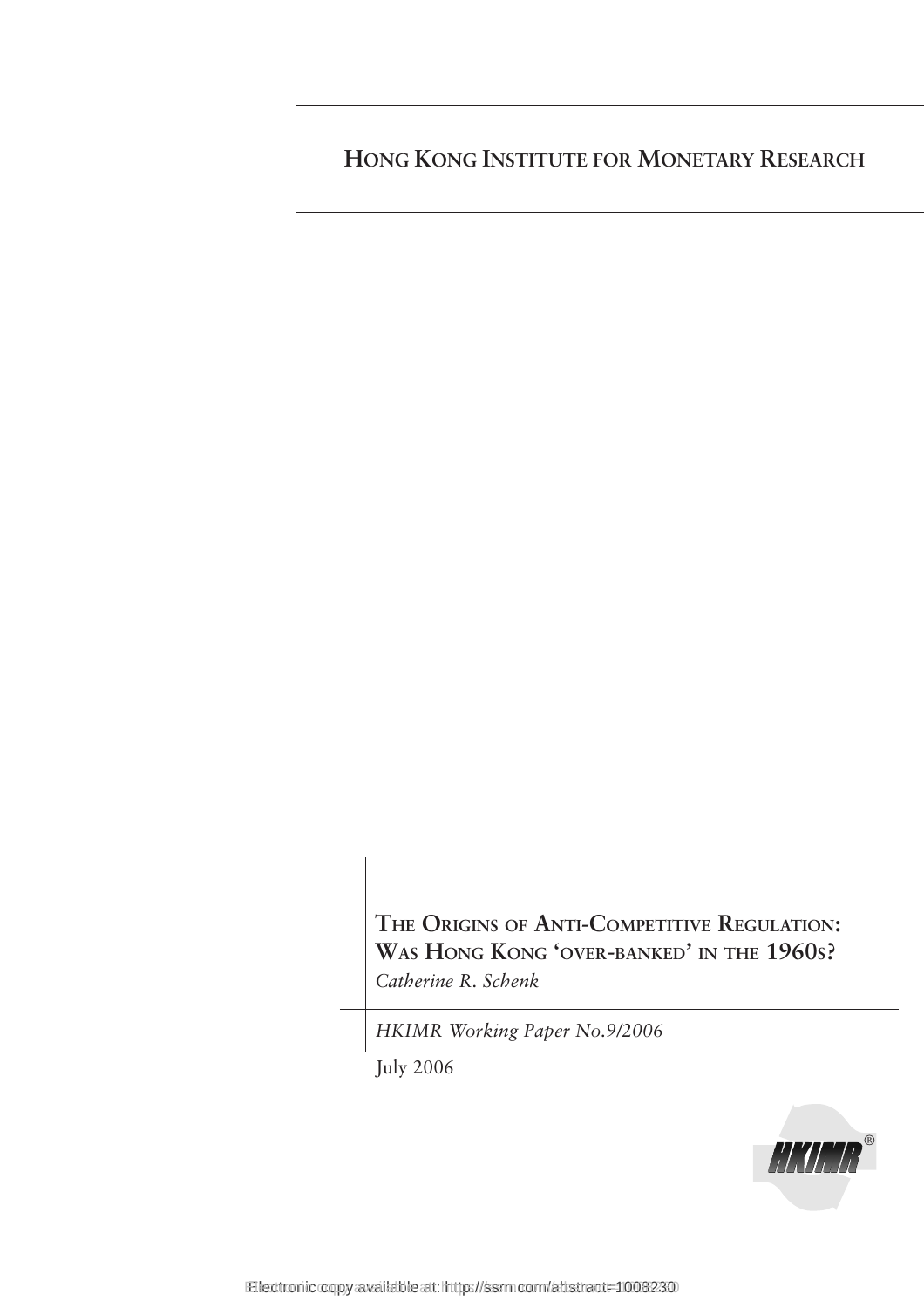*Hong Kong Institute for Monetary Research (a company incorporated with limited liability)*

*All rights reserved. Reproduction for educational and non-commercial purposes is permitted provided that the source is acknowledged.*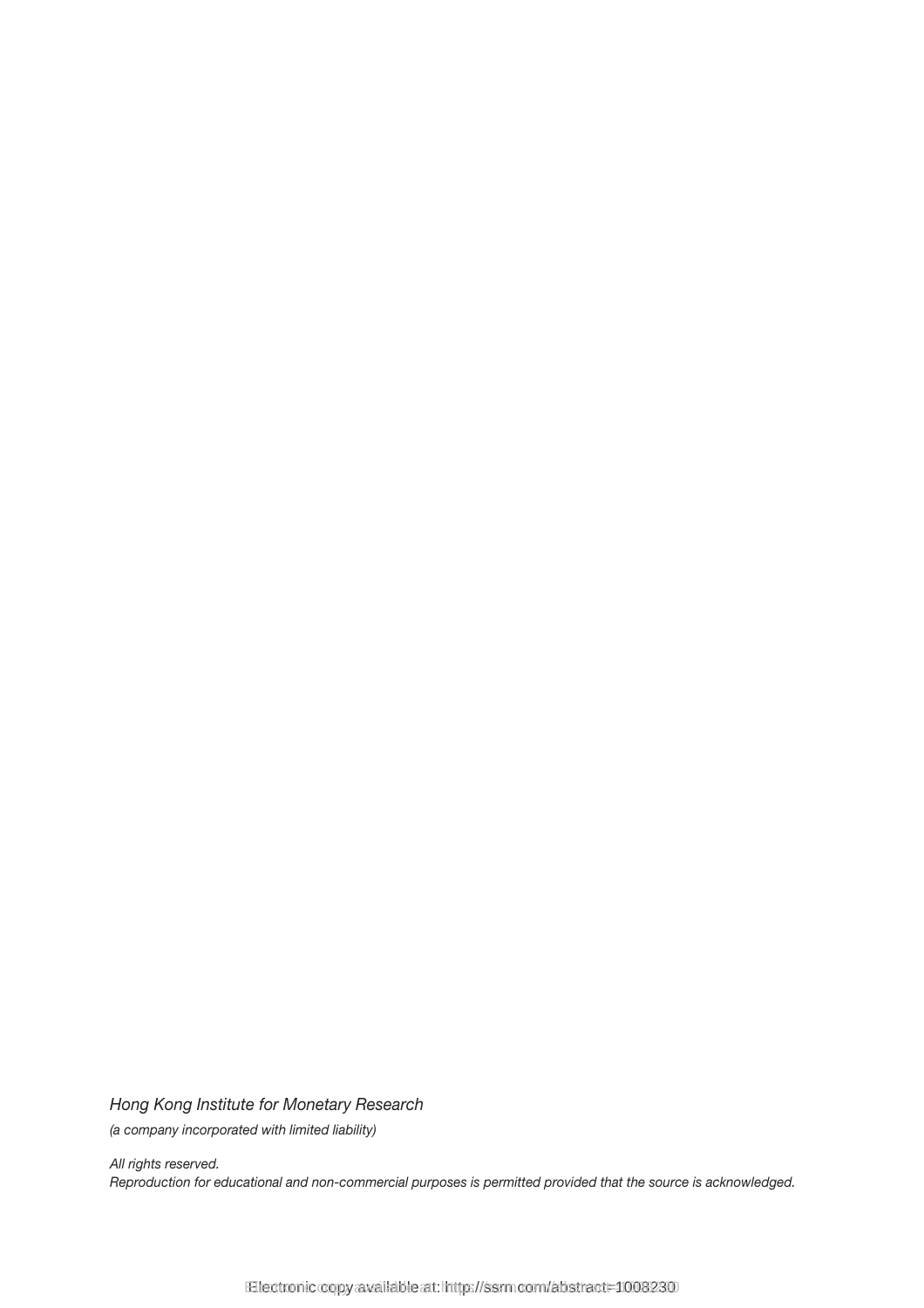# The Origins of Anti-Competitive Regulation: Was Hong Kong 'over-banked' in the 1960s?

### **Catherine R. Schenk**

University of Glasgow Hong Kong Institute for Monetary Research

## **Abstract**

In the 1960s, Hong Kong was widely viewed as being 'over-banked', with claims that after the spectacular increase in deposit-taking in the 1950s the scope for new market penetration had expired. Competition among existing banks, therefore, was at the expense of the profits and viability of one another. The banks claimed that this excessive competition undermined the stability of the banking system by encouraging risky lending behaviour by banks, and that this situation called for anti-competitive regulation.<sup>1</sup> These claims seemed to be vindicated after two banking crises showed evidence of contagion in 1961 and 1965. The judgement that there were too many banks in Hong Kong has since become entrenched in the standard literature on the development of the Hong Kong banking system.<sup>2</sup>

Two regulatory innovations were specifically aimed at this diagnosis of 'excessive competition' – both were retained for over thirty years, until the Asian Financial Crisis of 1997 led to a reassessment of the banking system in Hong Kong. After much negotiation, the Exchange Banks Association (EBA) introduced an interest rate ceiling for deposits to contain competition in July 1964. In May 1965, the Banking Advisory Committee (BAC) successfully urged the government to impose a moratorium on new bank licenses to prevent entry into the market. The Interest Rate Agreement was finally ended in July 2001. The moratorium on new licenses was lifted in 1978 (but re-imposed for 1979-81). However, new foreign banks were restricted to one branch office until September 1999 and three branch offices until November 2001.

Given the longevity of these regulations and their impact on the development of the Hong Kong banking system, it is perhaps surprising that there has been no reassessment of the reasons why they were

The views expressed in this paper are those of the author, and do not necessarily reflect those of the Hong Kong Institute for Monetary Research, its Council of Advisors, or the Board of Directors.

<sup>&</sup>lt;sup>1</sup> The Chartered Bank and HSBC called for a reduction in the number of banks after the Liu Chong Hing crisis in 1961. Memo by Hallows of a conversation with JAH Saunders, 15 June 1961. Letter from PLHogg to Heasman, 24/8/61. Bank of England Archive [hereafter BE] OV14/21. In 1965, HJ Tomkins, sent out by the Bank of England to draft a new banking ordinance advised the Financial Secretary that 'there is little doubt that the number of banks in Hong Kong is excessive in relation to the size of the population and the present stage of development of the economy. HJ Tomkins to Financial Secretary, 5 March 1965. Hong Kong Public Record Office [hereafter HKRS]163/3/249.

<sup>2</sup> The two most authoritative accounts are YC Jao, *Banking and Currency in Hong Kong; a study of postwar financial development*, 1974, pp. 237-239. and TK Ghose, *The Banking System of Hong Kong*, 2ed., 1995, pp. 63-78.

The research for this paper was conducted while the author was Visiting Research Fellow at the HKIMR. The author would like to thank the Bank of England Archive, Hong Kong Public Record Office and HSBC Group Archive for access to their records. Mr. Steven Chan provided assistance in the collection of data. Email: c.schenk@socsci.gla.ac.uk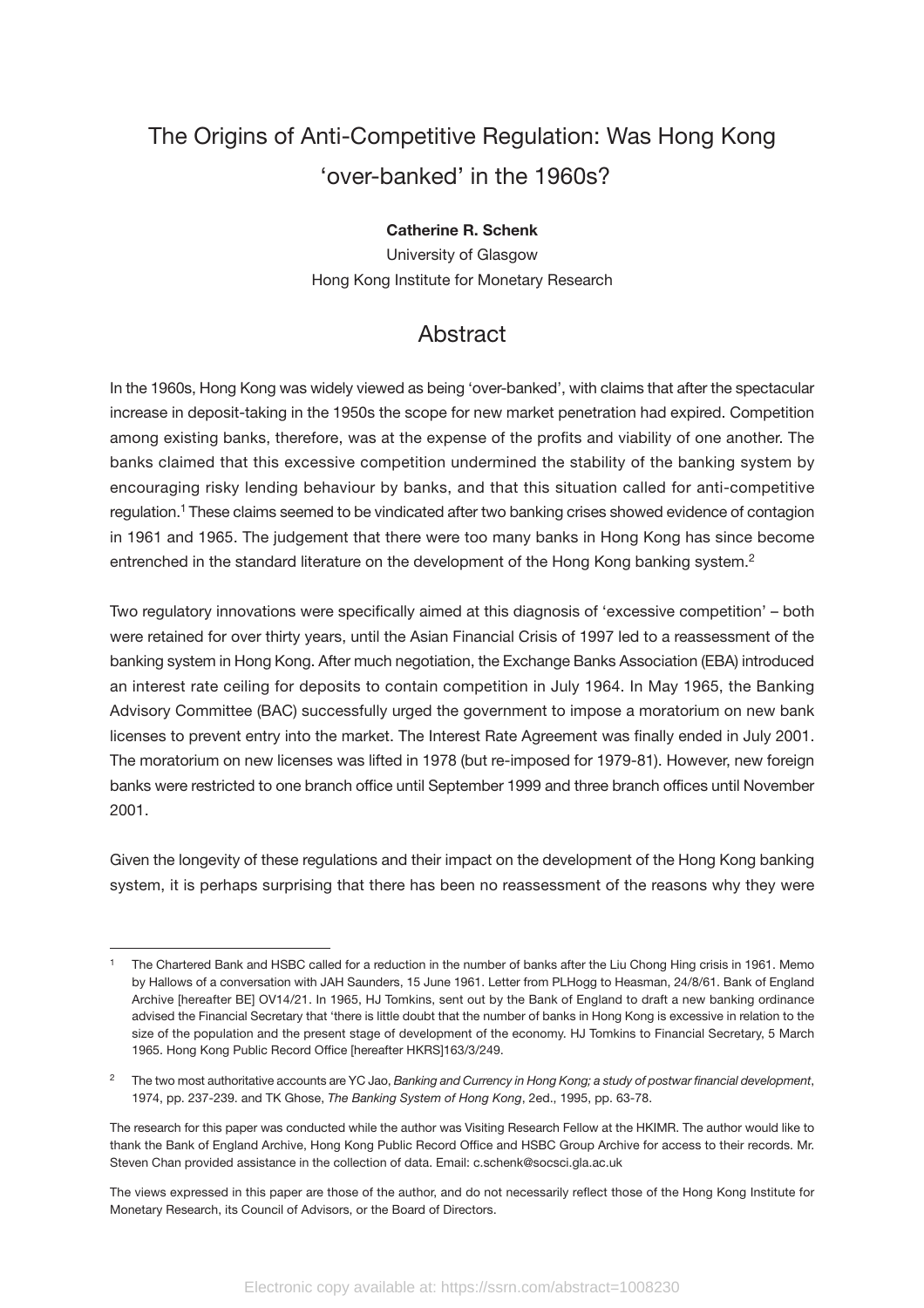imposed in the first place. This paper produces new evidence on the scale of banking activity in Hong Kong based on archival evidence and re-calculation of published data. Various measures of concentration and competitiveness are made to assess whether the system was 'over-banked' in the 1960s, and whether the anti-competitive regulation was justified.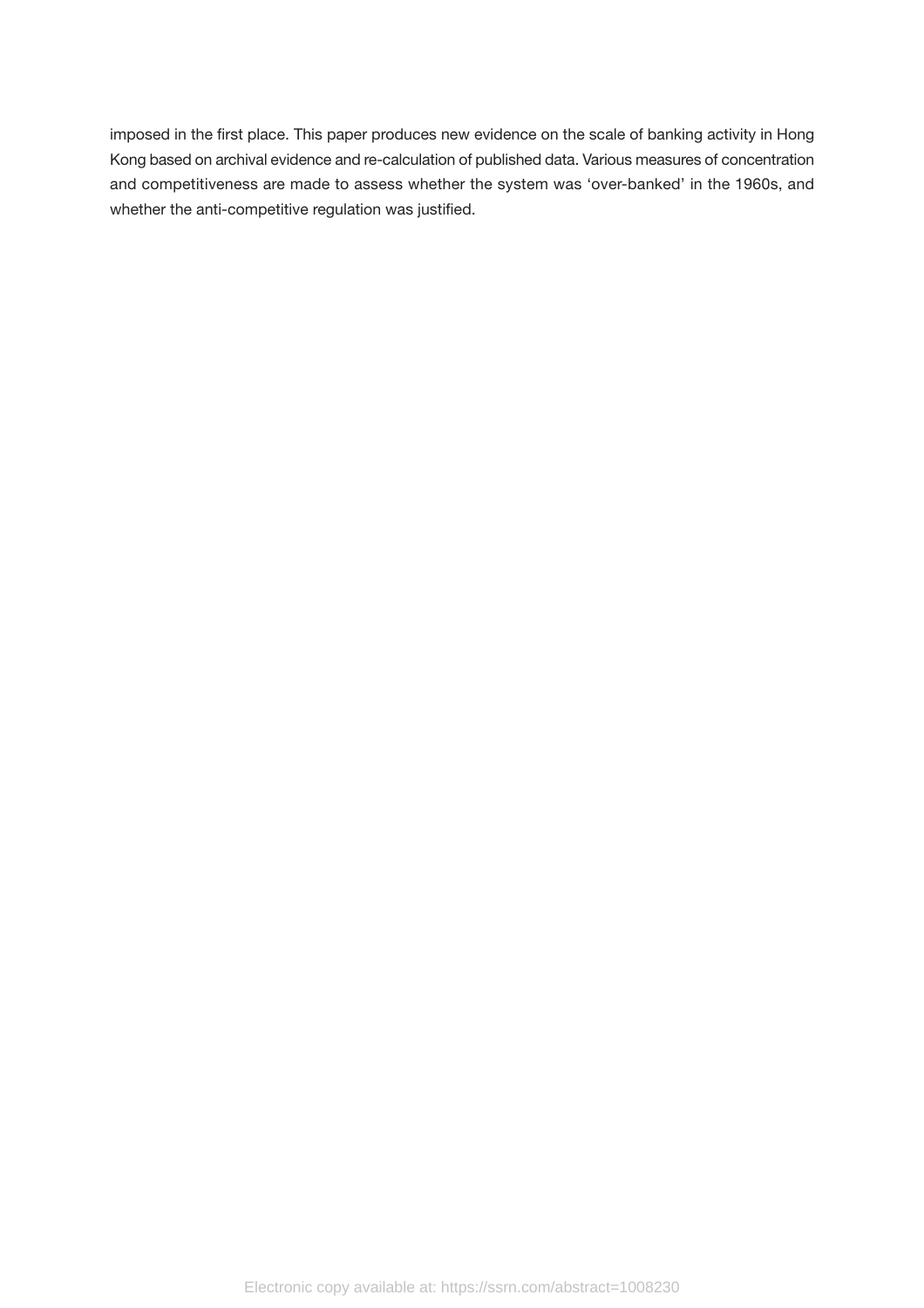### 1. Background on 'Over-Banking'

The concept of 'over-banking' and its potentially destabilising effects has recently resurfaced in the economics literature. During the 1990s there was a rush of mergers and acquisitions in the banking sector, both within states and between states. This prompted a vigorous academic debate about the possible impact of consolidation in the banking system on banking stability and performance as well as a reconsideration of the appropriate regulatory and supervisory framework in which this consolidation should take place.<sup>3</sup> The consensus was that generally there were too many banks and that consolidation was likely to continue.

The 'mushrooming' of banks in transition economies in Eastern Europe in the 1990s generated a related literature assessing the extent of 'over-banking' and its implications. Bonin and Wachtel, for example, conclude that 'the proliferation of new banks creates more problems for the banking system than it solves' because poorly capitalised banks pursue excessively risky strategies that create systemic threats.<sup>4</sup> Pyle has argued that over-banking in Russia reduced the incentive of otherwise creditworthy borrowers to pay back their loans since reputation is not so important in an environment where there are a large number of alternative sources of bank loans. A large number of banks can obscure a borrower's credit history, since in the absence of a comprehensive credit reference agency it is easier to hide outstanding loans from other banks.<sup>5</sup> Petersen and Rajan show that highly competitive banking systems disrupt relationship-building that may be particularly important for SMEs' access to bank loans.<sup>6</sup>

It seems that the existence of 'over-banking' is mainly only determined in hindsight. That is after a boom there follows a contraction in the number of banks and therefore a claim that the system had been 'overbanked'.7 Another interpretation of this phenomenon, however, might be that the higher number of banks in period 1 was optimal to the market conditions of that period but that these changed, leading to a shedding of banks during period 2. Bonin has rather vaguely defined 'over-banking' in terms of the number of small banks and the number of banks per capita.<sup>8</sup> Jaffee and Levonian have tried to overcome the subjective judgement of what constitutes an appropriate banking structure.<sup>9</sup> They note that developed

<sup>3</sup> A survey of the literature to the end of the 1990s can be found in AN Berger, RS Demsetz, and P Strahan, 'The consolidation of the financial services industry: causes, consequences and implications for the future', *Journal of Banking and Finance*, 23 (1999), pp. 135-194. For more recent literature, T Beck, A Demirgüç-Kunt and R Levine, 'Bank concentration, competition, and crises: First results', *Journal of Banking and Finance*, 2005 (in press).

<sup>&</sup>lt;sup>4</sup> J Bonin and P Wachtel, 'Toward market-oriented banking in the economies in transition', in MI. Bleher and M Skreb eds., *Financial Sector Transformation: lessons from economies in transition*, Cambridge, 1999. pp. 93-131, p. 118.

<sup>5</sup> W. Pyle, 'Overbanked and Credit Starved', *Journal of Comparative Economics*, 30(1), 2002.

<sup>6</sup> Mitchell A. Petersen; Raghuram G. Rajan 'The Effect of Credit Market Competition on Lending Relationships', *Quarterly Journal of Economics*, 110(2), 1995, pp. 407-443.

<sup>7</sup> C. Hainz, 'Are Transition countries over-banked? The effect of institutions on market entry', *German Economic Review*, 5(2), 2005, pp. 237-256, p. 237.

<sup>8</sup> J Bonin, 'Banking in the Balkans: the structure of banking systems in Southeast Europe', *Economic Systems*, June 2004, 28 (2), pp. 141-153.

<sup>9</sup> D. Jaffee and N Levonian, 'The structure of banking systems in developed and transition economies', *European Financial Management*, 7(2), 2001, pp. 161-181.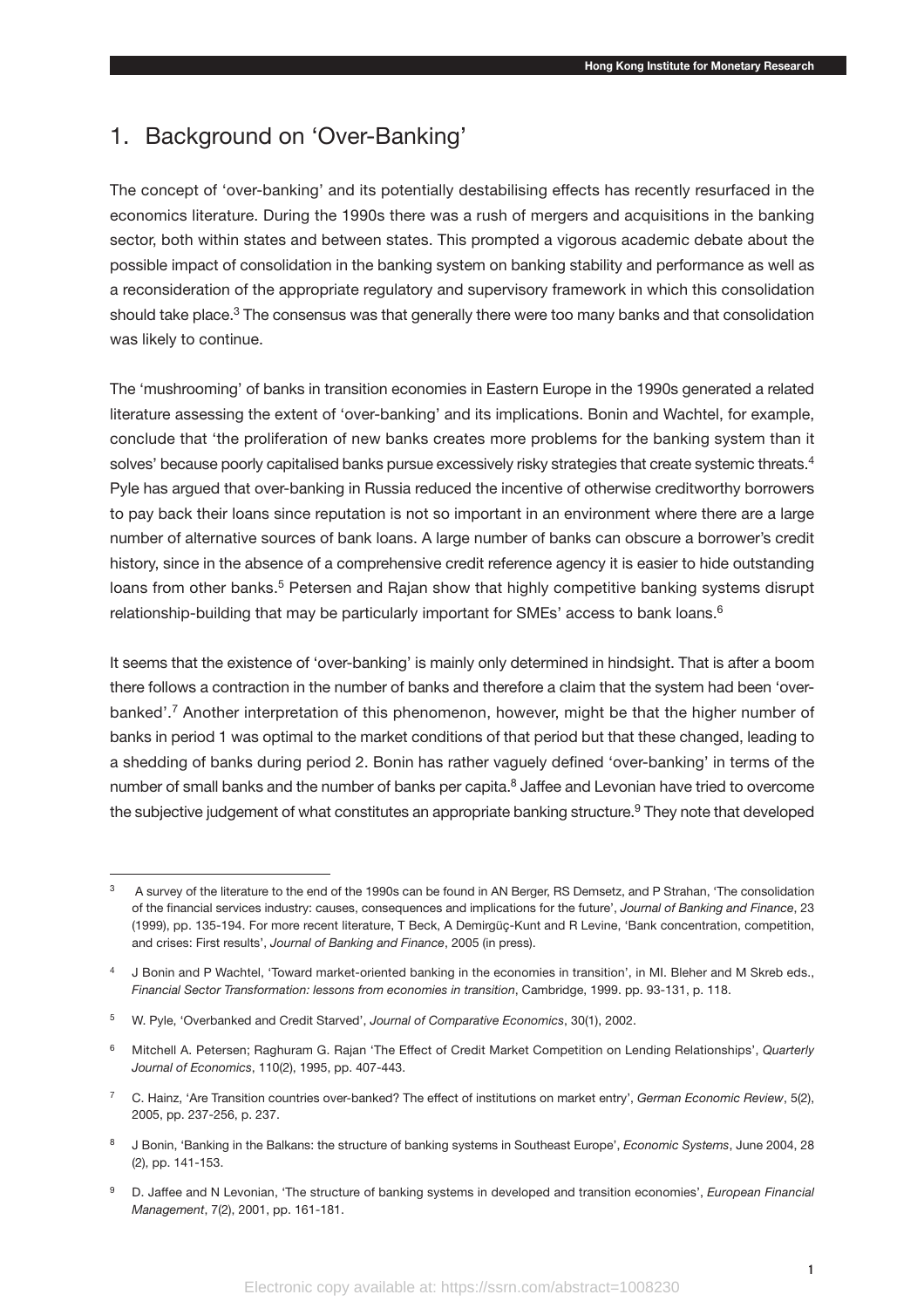countries have a wide range of banking structures (e.g. assets/GDP, branches/GDP) that are influenced by a variety of economic and institutional factors. Using OECD data they calculate equations that explain the banking structure 26 developed countries and use these to provide a benchmark for transition economies in Eastern Europe to assess whether there are too many banks there. Their analysis, not surprisingly, suggests that size of GDP and the existence of an international financial centre are important determinants of the number of banks and the number of bank offices.

These approaches all suggest that there may be negative systemic results of an economy having 'too many' banks, and that these effects might be exaggerated in developing economies with a large number of SMEs (such as Hong Kong) although the threshold of what constitutes 'too many' banks is difficult to define and will be affected by the location of international banking centres (as exists in Hong Kong). Conversely, consolidation will not necessarily have a negative impact on competitiveness or efficiency of the banking system. The case of Hong Kong will show that the political economy of how consolidation is achieved has important implications for the outcome.

# 2. What evidence is there that Hong Kong was 'over-banked' in the 1960s?

First we need to examine the bank data that is available. Banking statistics were not collected until the Financial Secretary was forced by the Colonial Office in London to report some data for their annual reports. Until January 1953 bank data for the colonies was collected directly from international banks by the Bank of England, but from this date the colonial authorities were responsible for collecting banking data and reporting it to the Colonial Office. The Colonial Office insisted that the 24 authorised banks make returns in August 1953 and the Financial Secretary passed the request on to the Exchange Banks Association (EBA). However, it was not until March 1954 that the banks finally agreed to provide the data.10 The EBA agreed to submit the data from June 1954, but insisted that it should not be published. The HSBC was concerned about confidentiality even in consolidated accounts, given the relative size of HSBC, and the danger that if the information were public destabilising rumours might arise.<sup>11</sup> A little bit of knowledge was deemed to be a dangerous thing. The Colonial Office persistently pressed for more disclosure to bring Hong Kong in line with other colonies.12

The data initially covered only 29 out of 92 licensed banks in June 1954. The number of banks making returns gradually increased to 36 by 1958 and then increased more quickly to 67 by 1963. The March 1965 data included 16 more banks than the December 1964 figures, but these banks together only amounted to 1.6% of total deposits at the end of 1964. However, for the earlier years, when larger banks were excluded, there is more likely to have been an underestimation of total assets and liabilities of the banking system. For example, the data show a dramatic increase in banking activity in 1959

<sup>10</sup> Secretary of State for the Colonies to Governor of Hong Kong 22 August 1953. W Ramsay-Main to FE Richmond of Colonial Office, 17 March 1954. HKRS163-1-625.

<sup>11</sup> Letter from the Manager of HSBC to the Hong Kong Exchange Controller, 9 September 1953. HKRS163-1-625.

<sup>&</sup>lt;sup>12</sup> See correspondence between JJ Cowperthwaite and W Searle (CO), HKRS163-1-625.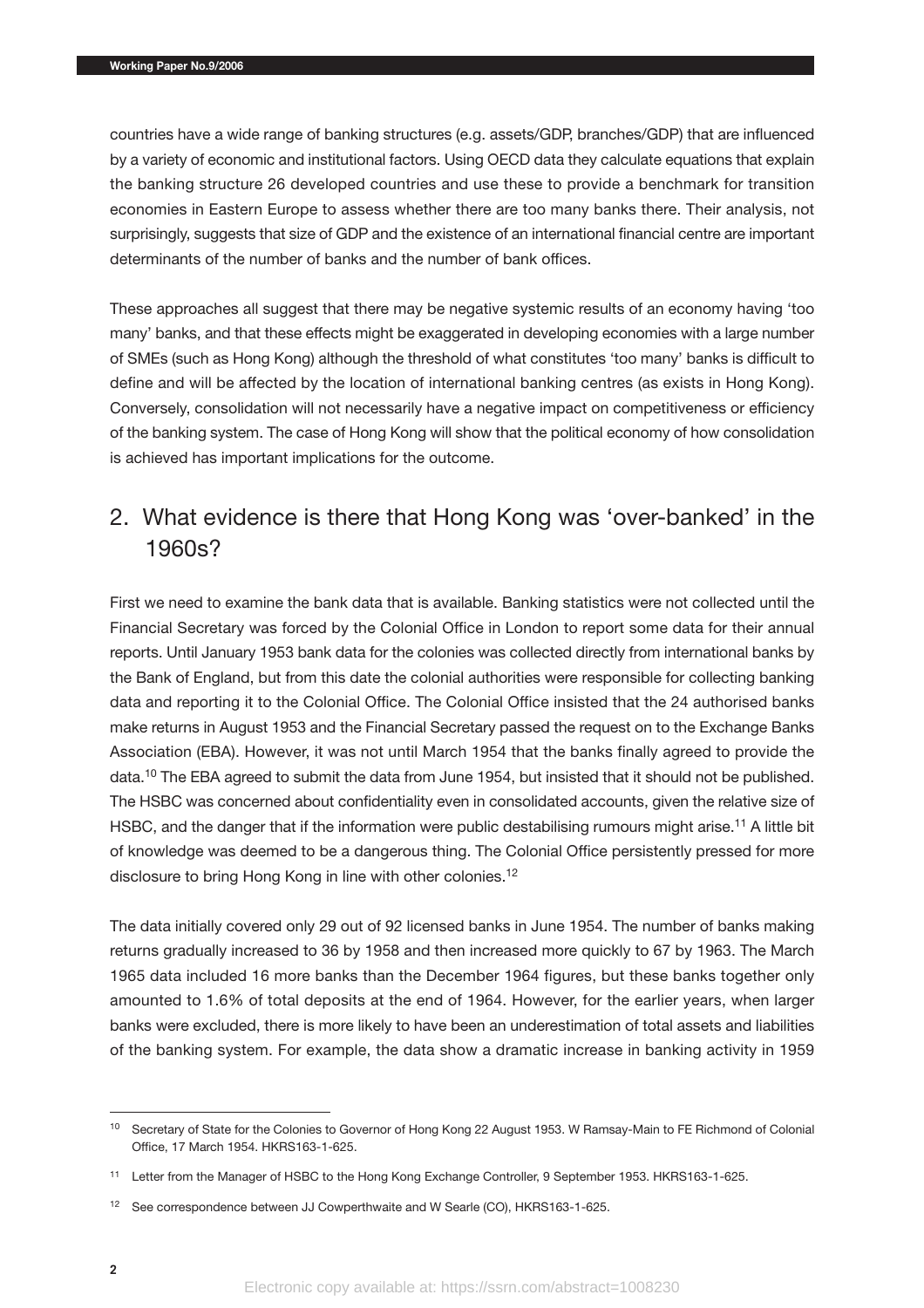(deposits increased 30% and loans by 49%) but this is the first year that Hang Seng, Overseas Trust Bank, Liu Chong Hing Bank, Hong Kong Chinese Bank, and Bank of America (International) were included.13 Of the locally incorporated banks, Hang Seng and Liu Chong Hing were the largest in this group (together they had \$102m in total assets in 1957). Overseas Trust had only opened for business in 1956 with \$6m in paid up capital. By 1964, when data become available, Hong Kong Chinese Bank only had 0.66% of total bank deposits and Overseas Trust 0.96% compared with 1.9% for Liu Chong Hing and 9.8% for Hang Seng. Hong Kong data for Bank of America in 1958 are not available, but by 1964 they held almost 1.5% of deposits. In 1958 (the year before it was included in the returns) Hang Seng had \$60m in deposits, which would add almost 4% to the published total deposits for that year, and so reduce the published growth rate in 1959.<sup>14</sup> Adding in Liu Chong Hing Bank and Hang Seng Bank to the data reduces the growth rate of total assets in 1959 from 23% to 18%, which still leaves a considerable burst of growth in that year.

In December 1958 the EBA agreed that the figures collected on deposits and advances only could be published (back to 1954).15 To date, the full data have never been published, but it is available in the archives of the Financial Secretariat and is used in the following analysis. In July 1962 the EBA finally agreed that quarterly consolidated balance sheet data could be published in the government Gazette after they had already appeared in the Tomkins Report and in Nigel Ruscoe's Hong Kong Register (published by the Far Eastern Economic Review). The published series was moved to monthly from June 1965, but earlier monthly reports are available in the archive.

One unusual aspect of the Hong Kong banking statistics is that they included notes issued by the banks on the liabilities side and the corresponding certificates of indebtedness among assets. There was no central bank in Hong Kong. Instead three banks issued notes under separate statutory provisions.16 This was not, however, a case of free banking since Hong Kong operated an effective currency board system under which the note issue was backed 100% by sterling assets.<sup>17</sup> Notes were issued by the note-issuing banks against the deposit of sterling in the Exchange Fund, which then issued 'certificates of indebtedness' that appeared in the asset side of the note-issuing banks' balance sheet. The notes themselves were not net liabilities of the note-issuing banks since they were issued on behalf of the Exchange Fund on which the note issuing banks had matching claims. The inclusion of the note issue swelled the total value of assets and liabilities considerably, with particularly important effects in the early years. When the data were analysed within the government, however, the note issue components were usually ignored. In summary, the note issue and matching assets arose from the absence of a central bank in Hong Kong and are not relevant to measurements of the extent of commercial banking activity in the colony, which is the basis of the claim that Hong Kong was 'over-banked'.

<sup>&</sup>lt;sup>13</sup> The dates the banks were included is in HKRS163-1-625.

<sup>14</sup> Hang Seng's deposits increased from \$60m to \$82m from 1958-59. G Chambers, *Hang Seng: the evergrowing bank*, 1991, p. 38.

<sup>15</sup> JJ Cowperthwaite to Director of Commerce and Industry, 20 December 1958. HKRS532-3-54.

<sup>16</sup> About 90% of currency note issue was by HSBC. Chartered Bank and Mercantile Bank also issued notes. The terms of the statutes are detailed in FHH King, *Money in British East Asia*, HMSO, 1957.

<sup>&</sup>lt;sup>17</sup> Other colonies also operated currency boards during the post-war period but the note issue did not appear in their aggregate banking statistics because notes were issued by separate crown institutions.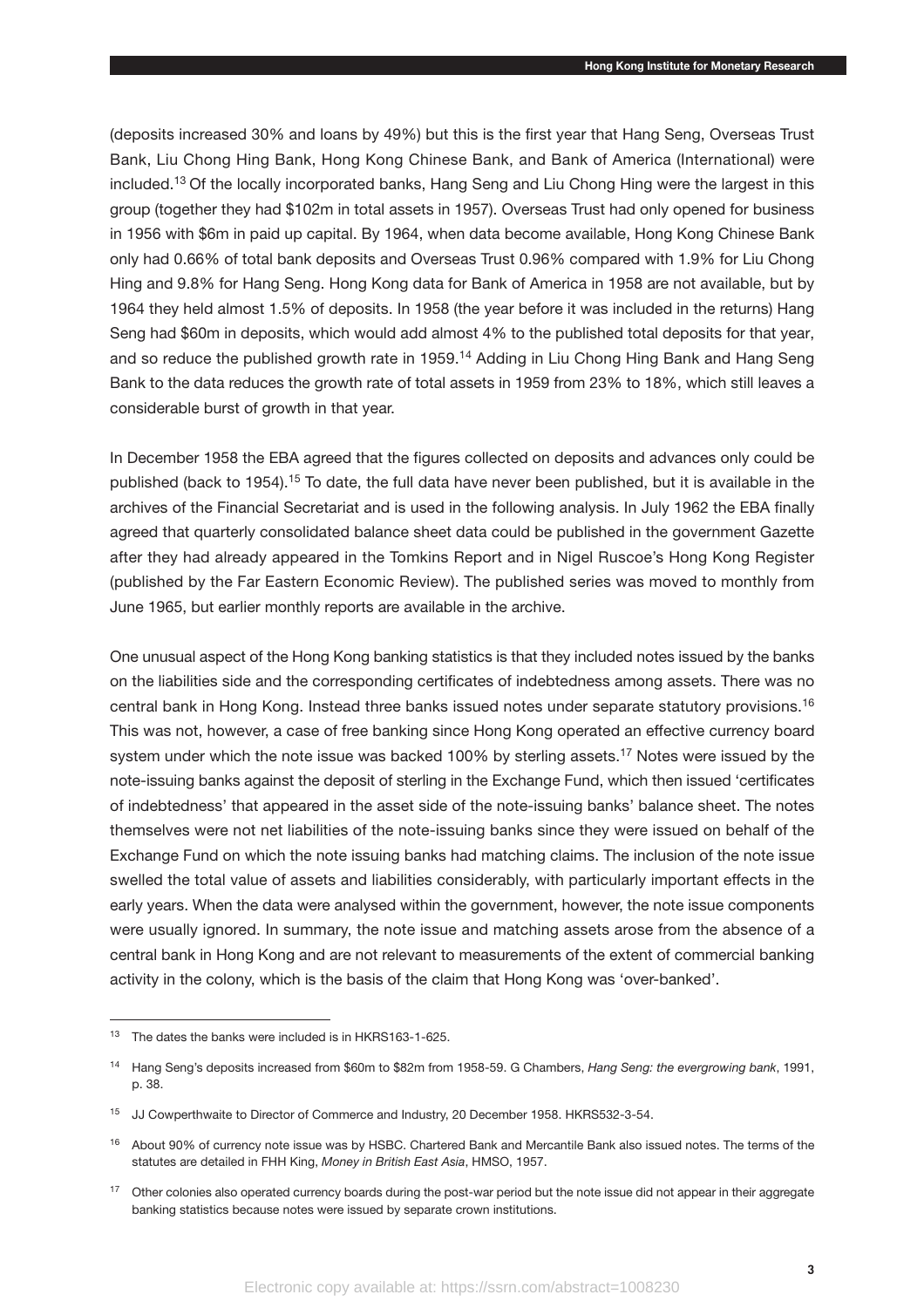Hong Kong's note issue and associated assets were removed from the official statistics of consolidated bank balance sheets from April 1975 (back-dated to 1973). To make the pre-1972 data more appropriate for international comparison of commercial banking activity and consistent with more recent data we exclude the note issue and corresponding assets. From 1973 to 1982 the published data also exclude 'Balances Due to Banks in Hong Kong' from total liabilities. For consistency, these balances are also excluded from the 1954-1981 data (although inter-bank balances were reintroduced from 1982). The notes that were held in the banking system as cash balances at banks are still, of course, included in the aggregate statistics. These adjustments change the complexion of the data, particularly for the 1950s and early 1960s when note issue was large relative to deposits, as shown in Figure 1.

The importance of the new definition of total assets is clearly apparent in the comparison shown in Figure 2. Bank assets fall from 100% of GDP in 1954 to 63% once note issues and balances with banks in Hong Kong are excluded. The assets of the banking system only reached 100% of GDP in 1972.<sup>18</sup> This downward adjustment has implications for the claim that Hong Kong was 'over-banked' in the 1960s because it reduces the relative size of bank business in the economy.

The adjusted level of banking activity is not high relative to OECD countries in the 1990s, most of which had ratios between 100-200%, except for hosts of IFCs where the ratio was much higher (400% for Switzerland, 4370% for Luxembourg).<sup>19</sup> By the mid 1960s Hong Kong had also emerged as a regional international financial centre and this must be borne in mind when assessing the demand and supply of banking services in the Colony.<sup>20</sup> There was a considerable (although not well quantified) inflow of deposits from overseas Chinese that came to comprise half of total bank deposits, according to some estimates.<sup>21</sup> The Financial Secretariat believed that most time deposits in the 1960s were from overseas.

The following descriptive statistics are based on new unpublished data, which allows a longer-term view than has previously been possible and deeper analysis. The new data are

- 1. Pre-1961 balance sheet data (only deposits and advances have previously been used)
- 2. Recalculated total assets and liabilities for 1961-73 to exclude local note issue and associated assets.
- 3. Bank level data for 1964-1972
- 4. Monthly data from December 1964 (previously only available from June 1965)

Figure 3 shows the acceleration in the rate of growth of deposits and total assets from 1954-1964.<sup>22</sup> The impact of the 1965 banking crisis was a redistribution of deposits rather than an overall decline. In 1967, however, there was a flight of capital out of the colony and an absolute reduction in bank deposits.

<sup>18</sup> Jao calculated that bank assets were 99% of GDP by 1963 using published data and earlier GDP estimates. YC Jao, *Banking and Currency in Hong Kong*, p. 29.

<sup>19</sup> D Jaffee and N Levonian, 'The structure of banking systems in developed and transition economies', *European Financial Management*, 7(2), 2001, pp. 161-181, p. 165.

<sup>20</sup> CR Schenk, *Hong Kong as an International Financial Centre: emergence and development*, Routledge, 2001.

<sup>21</sup> 'Chinese Boomerang', *The Economist*, 18 November, 1967. This proportion was widely cited elsewhere.

<sup>&</sup>lt;sup>22</sup> In addition to the banks that made returns, the deposits data includes Hang Seng Bank. Total assets includes Hang Seng Bank and Liu Chong Hing Bank.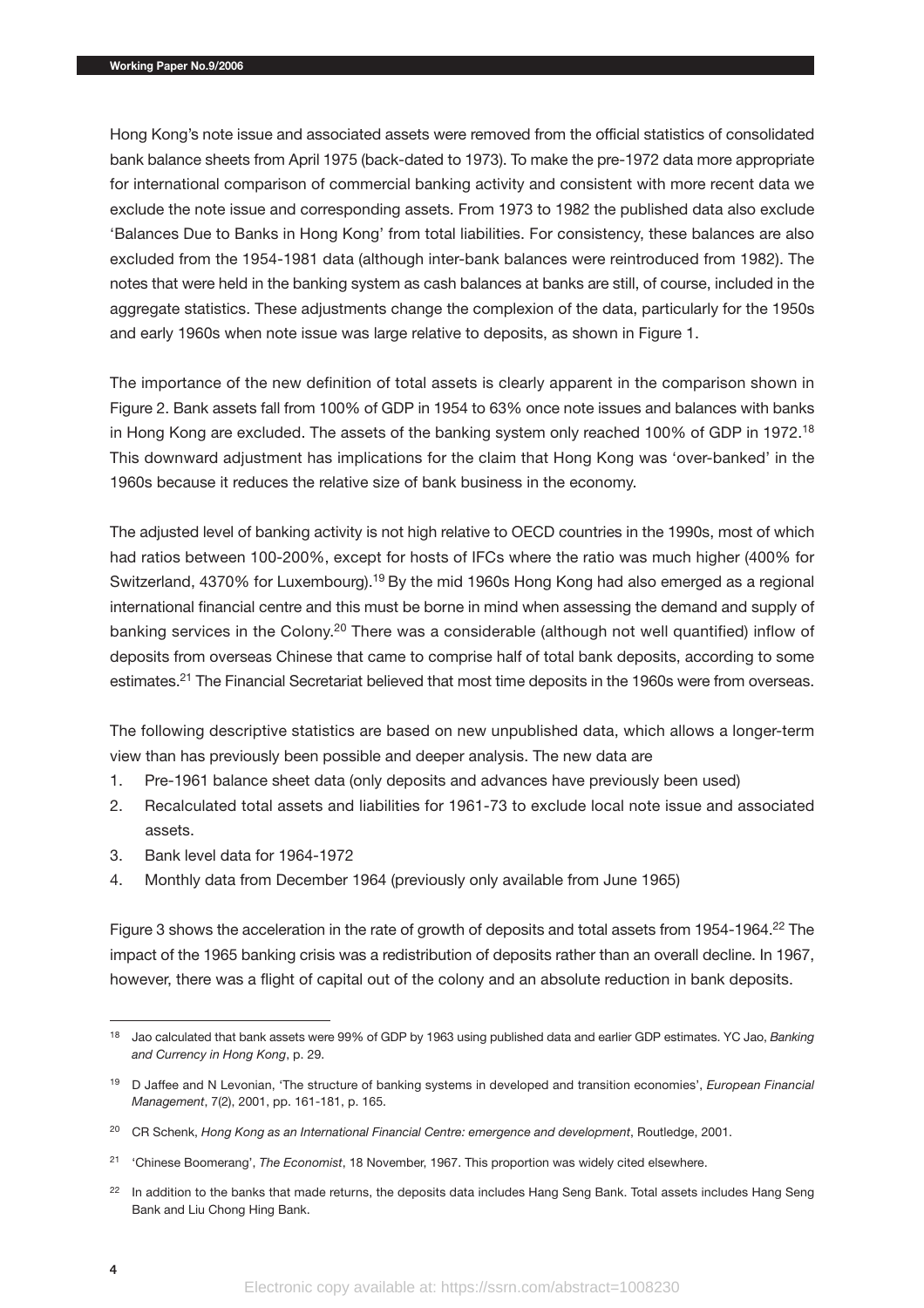Figure 4 shows the trend in bank liquidity measured as the ratio of loans to deposits for banks that made returns. The ratio increased from 1954, peaking in 1964 at 71% before falling back after the first banking crisis of 1965 and the disturbances of 1967 to 58%. Singaporean commercial bank's loan-deposit ratio was about 10% higher than that of Hong Kong in the 1960s. The period of fall in demand for loans and increased liquidity coincided with lobbying by banks for anti-competitive regulation and claims that Hong Kong already had enough banking facilities. Figure 4 also shows the rise in the interest rate margin during the 1960s and 1970s. The rising trend, particularly in the 1970s when the loan/deposit ratio increased dramatically, suggests rising revenues for banks.

Figure 5 shows the changes in how banks used their funds (together these two categories accounted for a stable 70-80% of total assets throughout the period). In the mid-1950s about half of funds were deposits or other assets with banks abroad but this share fell below 30% in 1961. About two thirds of the money was with banks in the UK in the 1950s, although an increasing share was in China and the USA by the end of the decade.<sup>23</sup> Much of this trend was driven by increases in loans and advances in Hong Kong, associated with local industrialisation and international trade expansion. There was an absolute fall in the amount due from banks abroad in 1964 (\$325m), reflected in an almost equal increase in local investments during the stock market and property boom of that year.<sup>24</sup> From the 1970s there was increased demand for loans for local stock market investment.

Figure 6 shows international bank participation in the assets and liabilities of the Hong Kong banking system. Liabilities to banks abroad accounted for only 10% of total liabilities until the 1970s, although they were more significant in the mid-1950s. From 1972 this increased dramatically as a share of total liabilities, reaching 43% in 1980. This reflected the transfer of balances from head offices to local branches of foreign banks to increase their funds during the boom of the 1970s.

The growth in banking activity was accompanied by changes in the structure of the system. The number of licensed banks decreased from 133 in 1950 to 92 by 1954, and 82 by 1959. Figure 7 below shows that while the number of licenses was pretty stable by the 1960s and declined slightly in the 1970s, the number of bank offices increased due to branching activity.

Looking at Hong Kong in a comparative perspective for the 1960s, we need to recognise that this decade was a period of considerable banking expansion globally. Table 1 below compares the growth rate of bank assets of Hong Kong with selected OECD countries. The data for other countries cover only their commercial banks to enhance comparability.<sup>25</sup> This shows the acceleration in the growth rate in Hong Kong, that it was considerably faster than elsewhere in the 1970s, and that it was comparable to that of Japan in the 1960s (during that country's period of high-speed growth). We would expect higher growth rates in Hong Kong, which started from a lower level than these more highly developed countries.

<sup>23</sup> The unpublished data for the 1950s are in HKRS163-3-13.

<sup>&</sup>lt;sup>24</sup> After being in the doldrums in 1962 and 1963, the FEER share index rose from 116.4 in January 1964 to peak at 128.55 in December 1964.

<sup>25</sup> *Competition in Banking*, OECD, 1989.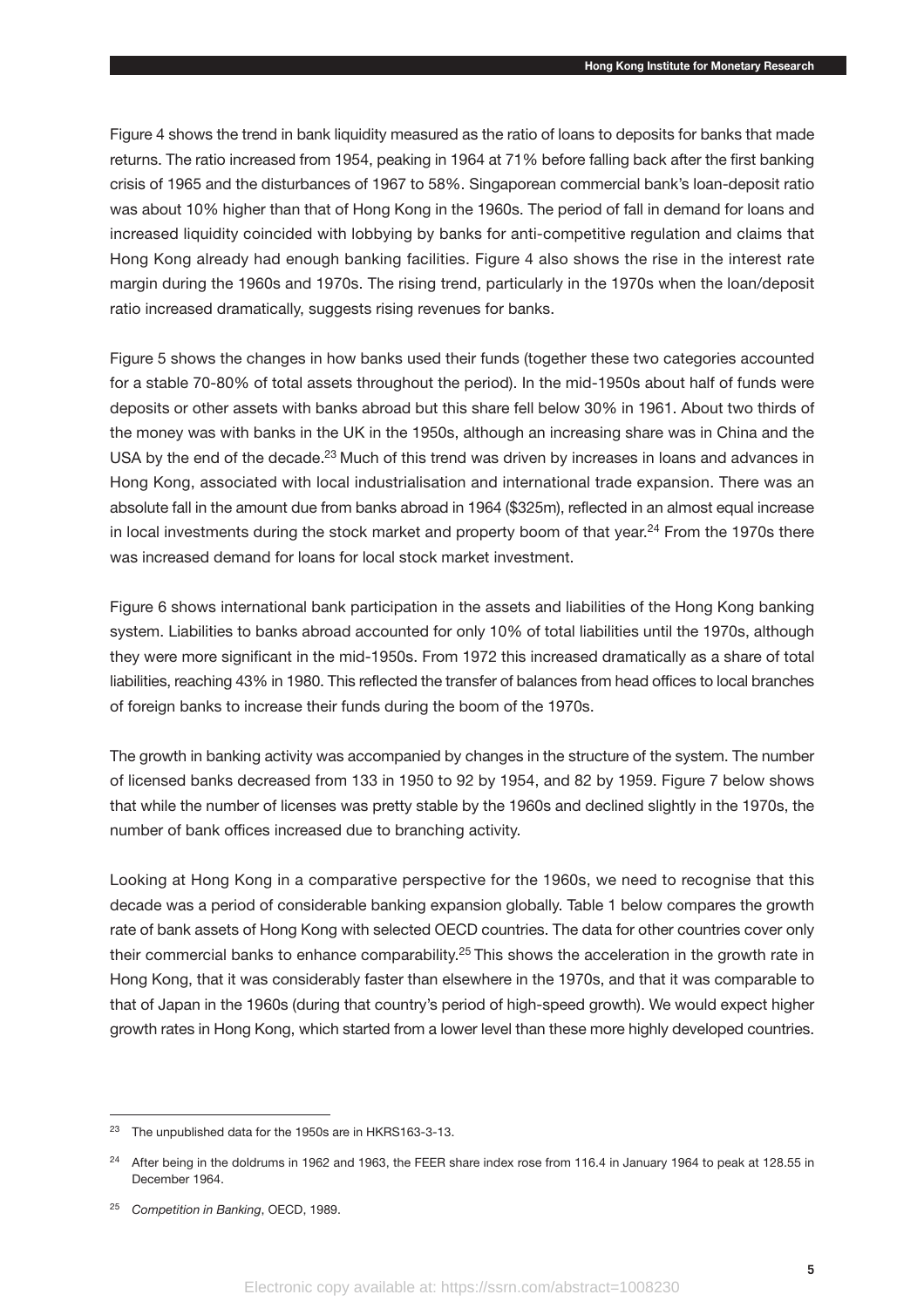Table 2 shows the number of bank offices per 100,000 population, which shows the increase in banking density in Hong Kong from its low level in 1960. In 1970, per capita GNP in Hong Kong was half of that of Japan but banking density in Hong Kong was less than one third that of Japan.<sup>26</sup> The table also shows a wide variety of ratios in Europe, Japan and the USA, although there was a general increase in banking density from 1960-1980.

Table 3 shows the concentration of banking in Hong Kong in 1960 compared with other countries. Again, this shows the wide range of banking structures internationally and that Hong Kong sits towards the middle of the group.

Table 4 shows some comparative indicators between Hong Kong and Singapore. This shows that the Hong Kong banking system did grow considerably faster in terms of deposits and total bank assets in the 1960s, resulting in higher per capita bank deposits by 1971. The number of bank licenses per capita, however, was not very different between the two territories. The Singapore data for the 1960s are from Jao (1974) who explains that they are not strictly comparable because of the substantial deposits outside the Singapore banking system in the Post Office Savings Bank and finance companies. Including these deposits raises Singapore's per capita deposits to US\$743.

Hong Kong was a somewhat more developed economy than Singapore in the 1960s (GDP per capita was US\$978 by 1970 compared to US\$914 in Singapore) and hosted a much larger international financial centre. Taking these aspects into account, the growth of Hong Kong's banking sector does not seem so extraordinary in international perspective.

# 3. Measuring Market Concentration

The relationship between market concentration and competitiveness is intuitively attractive. We might assume that a higher degree of concentration is associated with greater market power among a smaller group of banks and therefore a lower level of competitiveness of the market and higher abnormal profits. However, the negative relationship has been shown not to be empirically (or even theoretically) reliable in the economics and industrial organisation literature.<sup>27</sup> High levels of concentration may still generate competitive markets. Nevertheless, market concentration is an important feature of assessing the nature of a banking system and helps to specify more precisely the situation historically in Hong Kong and compare it with more recent experience.

Figure 8 shows that the average size of banks in Hong Kong grew rapidly during the 1960s, particularly after the moratorium on new licenses in 1965, and this was mainly achieved through branch expansion. The average size of banks by offices rather than licence did not change dramatically during this period.

<sup>26</sup> UN Statistics, http://unstats.un.org/unsd/. In 1970 Japanese GDP per capita was US\$1959 and for Hong Kong US\$978. Like Singapore, the Japanese figures are biased due to the large post office savings bank.

<sup>&</sup>lt;sup>27</sup> AN Berger, A Demirguc-Kunt, R Levine, JG Haubrich, 'Bank Concentration and Competition: an evolution in the making', *Journal of Money, Credit ad Banking*, 36(3), 2004, pp. 434-451. S Claessons and L Laeven, 'What Drives Bank Competition? Some International Evidence', *Journal of Money Credit and Banking*, 36(3), 2004, pp. 563-583.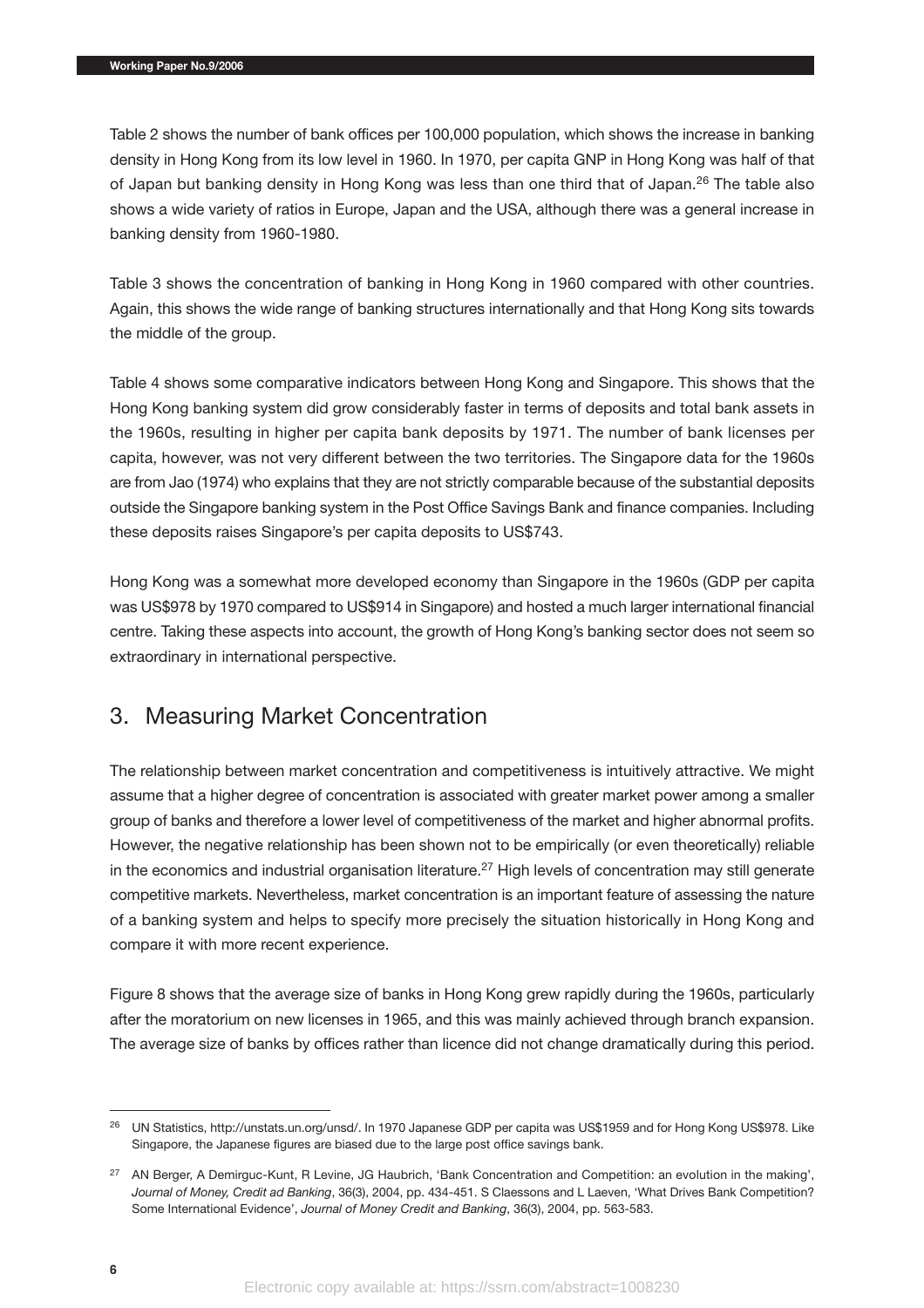The number of bank offices did grow considerably, but to put this into perspective the number of bank offices grew only slightly faster than GDP.<sup>28</sup>

Within this average, however, there was considerable variation in size. Given the well-known dominance of the HSBC and Chartered Bank in both deposits and lending, the Hong Kong banking system might be expected to be highly consolidated even before the moratorium on new licenses. Figures 9 and 10 show the distribution of deposits and assets by cohort in 1964 and 1968.<sup>29</sup> The 10 or so banks with 1-2% market share lost position in terms of deposits between 1964 and 1968, but gained in terms of advances. The trend in deposits was toward the largest banks.

To give another perspective, Figure 11 shows the Lorenz curve for the market share of deposits and for Advances+Specified Liquid Assets in 1968. This is the broadest measure of total assets available for bank level data. The associated Gini coefficient for Advances+SLA is 0.756 in 1968 compared to 0.694 in 1964. The figure shows that market share for deposits was more concentrated than for Advances+SLA.

The most common measure of market concentration is the Hirfendahl-Hirschman Index (HHI), which gives particular weight to the largest market participants. It is calculated as:

### $H = \sum_{i=1}^{n} B_i^2$ where  $B =$  market share of bank i.

H=1 where one bank controls all the market, and H=1/n where every bank has an equal share. To give another perspective on the degree of concentration, we can calculate the number-equivalent of the HHI, or the number of banks that would deliver a given H if all banks were of equal size<sup>30</sup>

### $m=1/H$

In the case of Hong Kong's assets data, for 1964-68, m=9-10, or if all banks had an equal share of the market, then there would have been 9-10 banks. In fact there were 75-86 banks in these years.

Figure 12 shows an increase in concentration in advances during the banking crisis of 1965 and again during the disturbances of 1967. In terms of deposits there was an increase in concentration in 1965, but no change in response to the disturbances of 1967. This is because the large, especially foreign, banks lost deposits in 1967 but there was a flow of deposits toward large banks in the banking crisis of 1965. The difference between the HHI for Advances compared to Advances plus Specified Liquid Assets reflects the sharp decline in the HSBC's SLA compared to other banks in 1967. The higher concentration of deposits compared to assets reflects the presence of international banks with higher local loan/ deposit ratios than local banks.

The surge in the average assets per license and the expansion of branch networks increased the franchise value of existing bank licenses, which further encouraged foreign take-overs.

<sup>&</sup>lt;sup>29</sup> The bank specific data come from HKRS163-1-3273, 3274, 3275, 3276.

<sup>30</sup> E. Nissan, 'Changes in the size structure of the world's largest banks by country, 1990-2000', *Quarterly Journal of Business and Economics*, 41, 2002, pp. 21-48.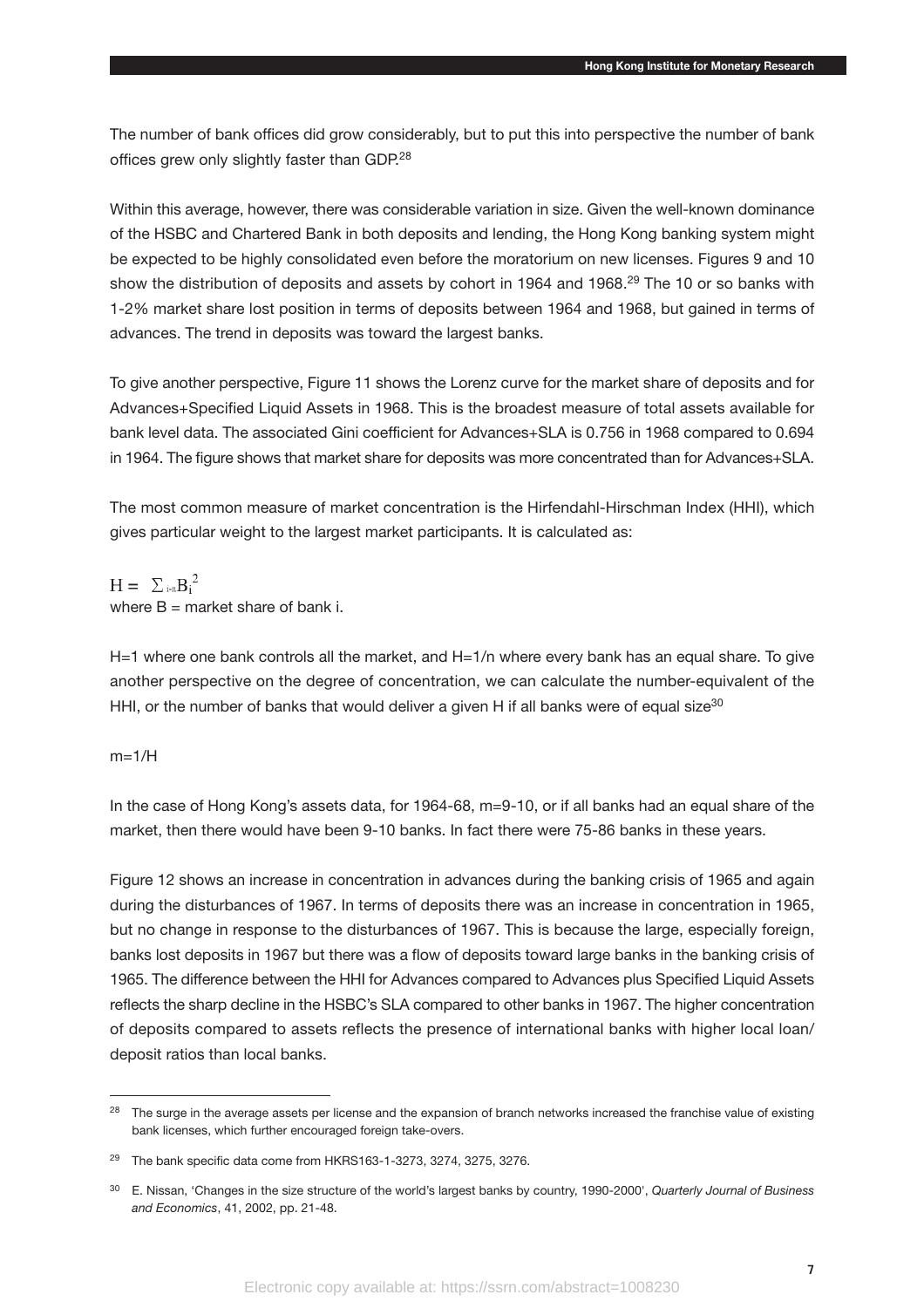The Herfindahl-Hirschman index has taken on an important regulatory role since its adoption in 1992 by the US Department of Justice and the Federal Trade Commission as a guide for their anti-trust policies. Their interpretation is that markets where the HHI is between 0.1 and 0.18 are 'moderately concentrated' and those above 0.18 are 'highly concentrated'.<sup>31</sup> Using this guideline, the Hong Kong banking system would fall into the low end of 'moderately concentrated'. Moreover, market concentration did not increase after the moratorium on new banking licenses in 1965. This index can also be compared with the HHI calculated for bank assets in 1994-2002, which showed a fall from .13 to .123 during this period, which was interpreted as indicative of an increasingly competitive environment.<sup>32</sup> The level of concentration for bank assets in the mid-1960s was considerably lower in the period 1964-72. The declining trend from 1968-72 suggests increased competitiveness of the market. Perversely, this analysis suggests that the moratorium was imposed at a time of heightened concentration due to the banking crisis of 1965, rather than at a time of increased competition which was the justification for its introduction. Moreover, the moratorium does not appear to have increased concentration in the banking industry, suggesting that it may have protected the smaller banks disproportionately.

### 4. Profitability and Competitiveness

Measuring competitiveness is more difficult than measuring concentration. Various approaches have been used, including net interest margin, spread between lending and borrowing rates, Panzar-Rosse and X-efficiency methods (which require bank level data). Unfortunately bank level data are not available for most of the period 1960-80. Nor are details of the income of banks. Profitability can only be calculated by referring to the published balance sheets of each individual bank, but foreign banks were not required to publish data specific to their operations in Hong Kong. The quality of the information in the published balance sheets is also relatively poor with no disclosure of internal reserves or allocation for nonperforming loans. Profits were reported after transfer to inner reserves, which were included in Deposits and Other Accounts. Still, if we can assume a generally consistent approach to these transfers then we can measure change over time.<sup>33</sup>

Net interest margins are available from data from the Census of Banks which began to be collected in 1980.<sup>34</sup> This data suggests that the banking system was increasingly competitive in this period since the NIM declined steadily from 1980-1987, during which period a series of bank fraud cases were exposed. Overhead costs fell in these years from about 1% to 0.4% of assets, suggesting an increase in efficiency of the banking system. This was driven by a fall in wages as a percentage of assets from

<sup>31</sup> www.usdoj.gov/atr/public/testimony/hhi.htm accessed 28/9/2005.

<sup>&</sup>lt;sup>32</sup> S Gerlach, W Peng and C Shu, 'Macroeconomic Conditions and Banking Performance in Hong Kong: a panel data study', HKMA Research Memorandum, April 2004.

<sup>&</sup>lt;sup>33</sup> In 1982 the Monopolies and Mergers Committee saw the raw data for HSBC and confirmed that the accounts had been prepared consistently. Mergers and Monopolies Commission, *The Hongkong and Shanghai Banking Corporation, Standard Chartered Bank Limited, the Royal Bank of Scotland Group Limited : a report on the proposed mergers*, HMSO, 1982.

<sup>34</sup> Census and Statistics Department, Census of Storage, Communications, Financing, Insurance and Business Services, various years.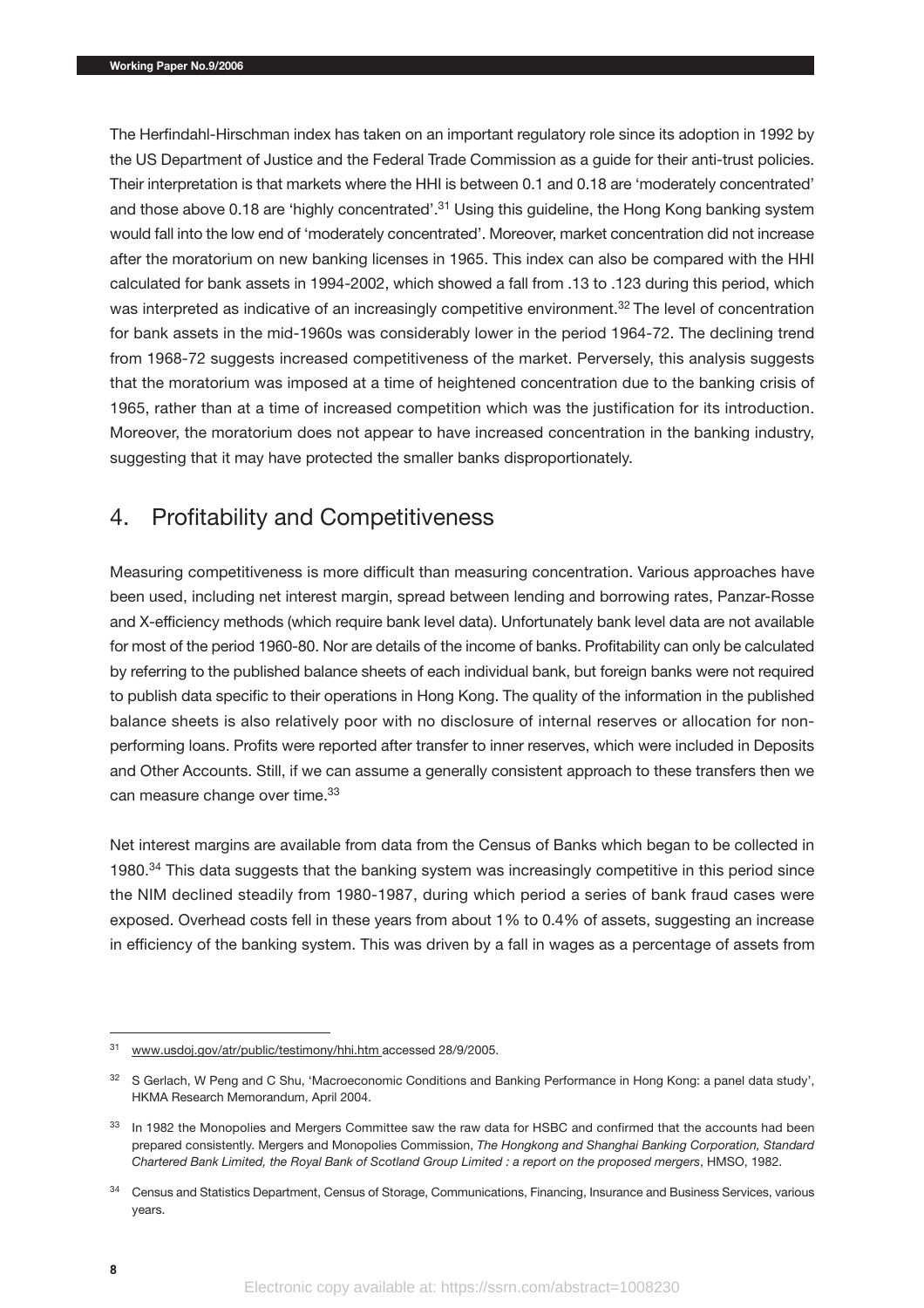0.5% to 0.2% and a fall in rental payments as a share of assets from 0.19% to 0.06% of assets due to a fall in the property market.35

Data for the 1960s and 1970s is much scarcer and more patchy. Jao (1974) showed that, in common with elsewhere, small banks outperformed larger banks in terms of growth in deposits and profits from 1965-71, although they showed considerable variation. Assets and capital on average grew faster for large banks.

The trend in profitability for HSBC (including overseas branches) in Figure 15 shows why the bank was such a keen supporter of anti-competitive regulation. The return on assets increased from 1954-60, but then declined, reaching a low during the year of the 1967 disturbances. From this year, after the imposition of the moratorium on new licenses in 1965 and the interest rate agreement in 1964, profitability increased. In 1982 the bank reported that their profits in Hong Kong were 'much higher' than elsewhere. The Standard Chartered Bank reported that their profits in Hong Kong more than trebled from 1977-80 while their global profits merely doubled.36

Figure 16 shows the average return on assets for 14 locally incorporated banks whose balance sheets are publicly available, plus Chartered Bank's Hong Kong office from their archive records. This shows increasing profitability from 1964 onward punctuated by declines in the crisis of 1965 and 1967 and a surge in the boom of 1973. The profits for the five largest banks in Hong Kong (plus Chartered Bank) show a slower rate of growth than for the banks as a whole. Given that the banks excluded from the sample tend to be smaller, the gap between the rates of profit of large and small banks is likely to have been even higher.

### 5. Interest Rate Spread

Another way to get at the competitiveness of the market is looking at the spread between lending and deposit rates. A declining spread is evidence of an increasingly competitive market. In 1994 the Consumer Council claimed that the IRR generated monopsony profits for banks based on the interest rate spread for 1978-91. They calculated that Hong Kong's BLR-Fixed Deposit spread was 1.65% higher on average than other countries. 37

The data for the 1960s are patchy but the trend shows a general increase in the lending spread (calculated as the best lending rate less the weighted deposit rate), from about 1% in the third quarter of 1961 to 2% when the IRA was introduced and then rising above 3% in the later 1960s. This suggests that the

<sup>&</sup>lt;sup>35</sup> S Kwan found that total operating costs averaged 1.2% of assets for Hong Kong's commercial banks in 1999. The corresponding figures for labour costs was 0.69% and for physical capital cost of 0.52%. S Kwan, 'Operating Performance of Banks among Asian Economies; an international and time series comparison', HKIMR Working Paper, 13, 2002.

<sup>36</sup> Mergers and Monopolies Commission, *The Hongkong and Shanghai Banking Corporation, Standard Chartered Bank Limited, the Royal Bank of Scotland Group Limited : a report on the proposed mergers*, HMSO, 1982.

<sup>&</sup>lt;sup>37</sup> Hong Kong Consumer Council, 'Are Hong Kong Depositors Fairly Treated?', 28 February 1994. The HKMA rebutted this aspect of the report, criticising it on the basis of comparability of the data. HKMA, 'Study on the Consumer Council Report 'Are Hong Kong Depositors Fairly Treated?'', 4 July 1994.'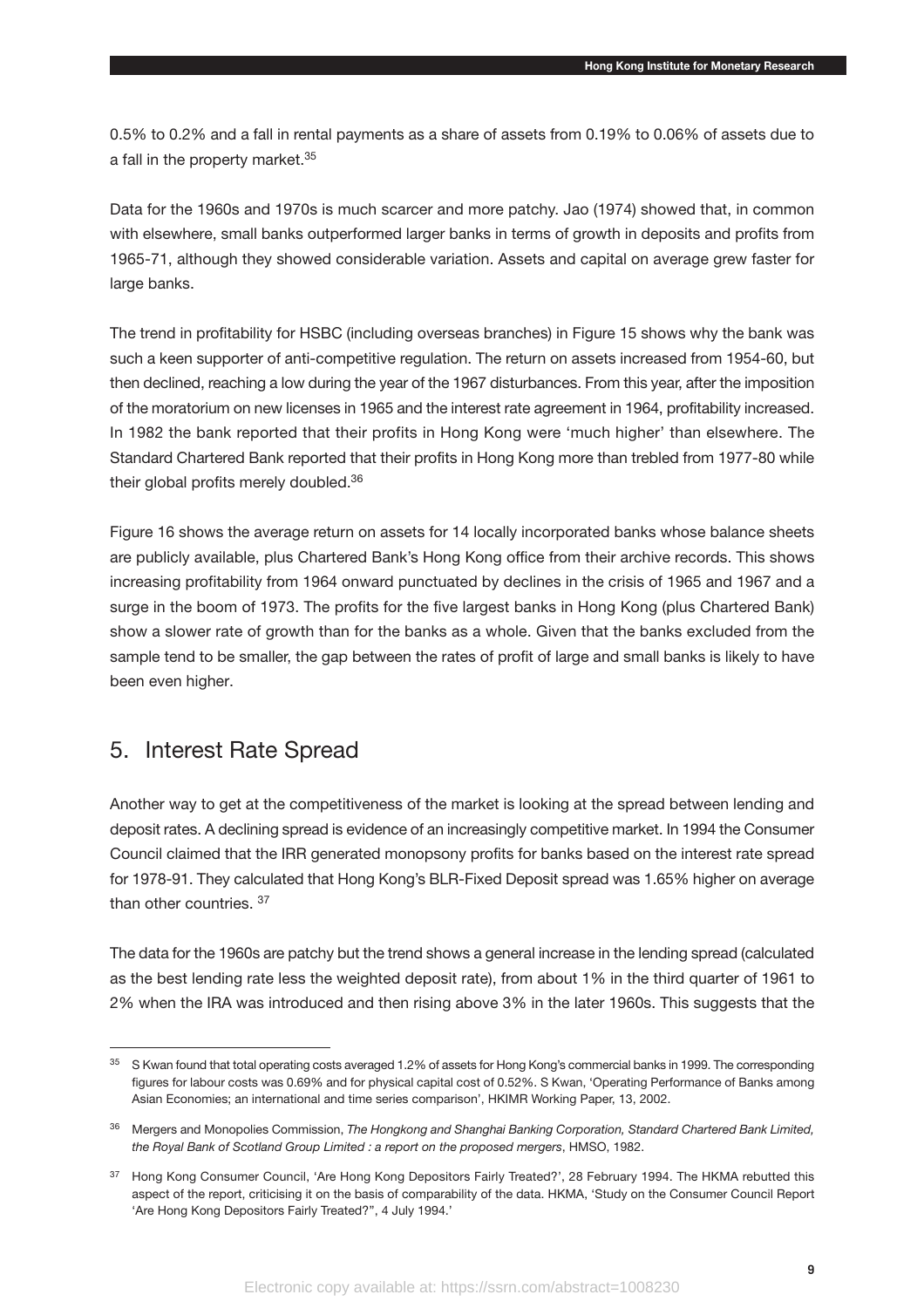market was becoming less competitive, which rather contradicts the contemporary testimony of the banks that complained about excessive competition.<sup>38</sup> The margins for small banks may have been lower than the margins for the larger authorised banks, but the evidence is patchy. In 1964, before the IRA was imposed, it was reported that smaller banks offered 1/2-2% more for deposits and charged 1-6% more on loans.39 The IRA was introduced in response to an 'interest rate war' with reported deposit rates as high as 10% for 12-month deposits and 6% for 7-day deposits during early 1964.<sup>40</sup>

After the moratorium was introduced, Figure 18 shows that the lending spread was remarkably stable during most of the 1970s at about 3% for Best Lending Rate and 4.5-5% for SMR by the 1970s.<sup>41</sup> Margins then increased during the volatile interest rate period of the 1980s before stabilising at a slightly higher level towards the end of the decade.

In the 1960s the BLR was set jointly by the Chartered Bank and the HSBC and it then applied to all members of the Exchange Banks Association (39 in 1964).<sup>42</sup> The 3-month deposit rate tended to follow changes in British Bank Rate, remaining slightly above LIBOR and slightly below the US 3-month rate. The rate offered for savings deposits was determined by tax law, which set the tax-free limit of 3% until July 1968 and 3.5% thereafter. Time deposit rates were not controlled until the IRA was enforced in July 1964. In the early 1960s, before the IRA was introduced, the HSBC and Chartered Bank did try to exercise control over deposit rates. The rise in UK Bank rate from 5% to 7% in 1961 set off increases in rates by foreign banks that led to increased competition for local banks, who in turn raised their rates. In September-November 1961 the EBA and some large non-authorised banks engaged in discussions to set a sliding scale of interest rate ceilings for deposits, but the agreement was not effective.<sup>43</sup> The main obstacle was that members could not agree on the overall range (non-member banks wanted a wider range of 1 1/2% as opposed to 1%). At the start of 1963 margins between deposit and overdraft rates had almost reached zero and HSBC and Chartered agreed to lower their deposit rates by 1% 'in the hope that other banks would follow suit'.<sup>44</sup> Some banks did, although mainly by less than 1%, but the rates crept back up during the year. HSBC and Chartered had to abandon this attempt and try to negotiate a more formal agreement, which was concluded at the beginning of April 1964 and implemented

<sup>&</sup>lt;sup>38</sup> For the 1960s only BLR is available. This was set by the Exchange Banks Association. The deposit rates are those prevailing at the large authorised banks, led by HSBC. Other banks paid 1/2 - 2% above these rates. *Nigel Ruscoe's Annual Hong Kong Register* 1964.

<sup>39</sup> *Nigel Ruscoe's Annual Hong Kong Register 1964*.

<sup>40</sup> This was reported by SC Chen in the *Far Eastern Economic Review*, 30 July 1964, p. 213.

<sup>&</sup>lt;sup>41</sup> The deposit rate is the weighted average of Time and Savings Deposits weighted by the value of each of these categories of deposits for each year.

<sup>&</sup>lt;sup>42</sup> The Committee of the EBA set brokerage commissions for commercial and foreign exchange dealing. Banks represented on the Committee in 1964 were Chartered Bank (chair), HSBC, Mercantile, FNCNY, Netherlands Trading Society, Bank of China, Bank of Communications and Bank of East Asia.

<sup>43</sup> KL Ng, 'More Banks in Hong Kong', *Far Eastern Economic Review*, 12 April 1962, p. 65.

<sup>44</sup> *Far Eastern Economic Review*, 30 April 1964.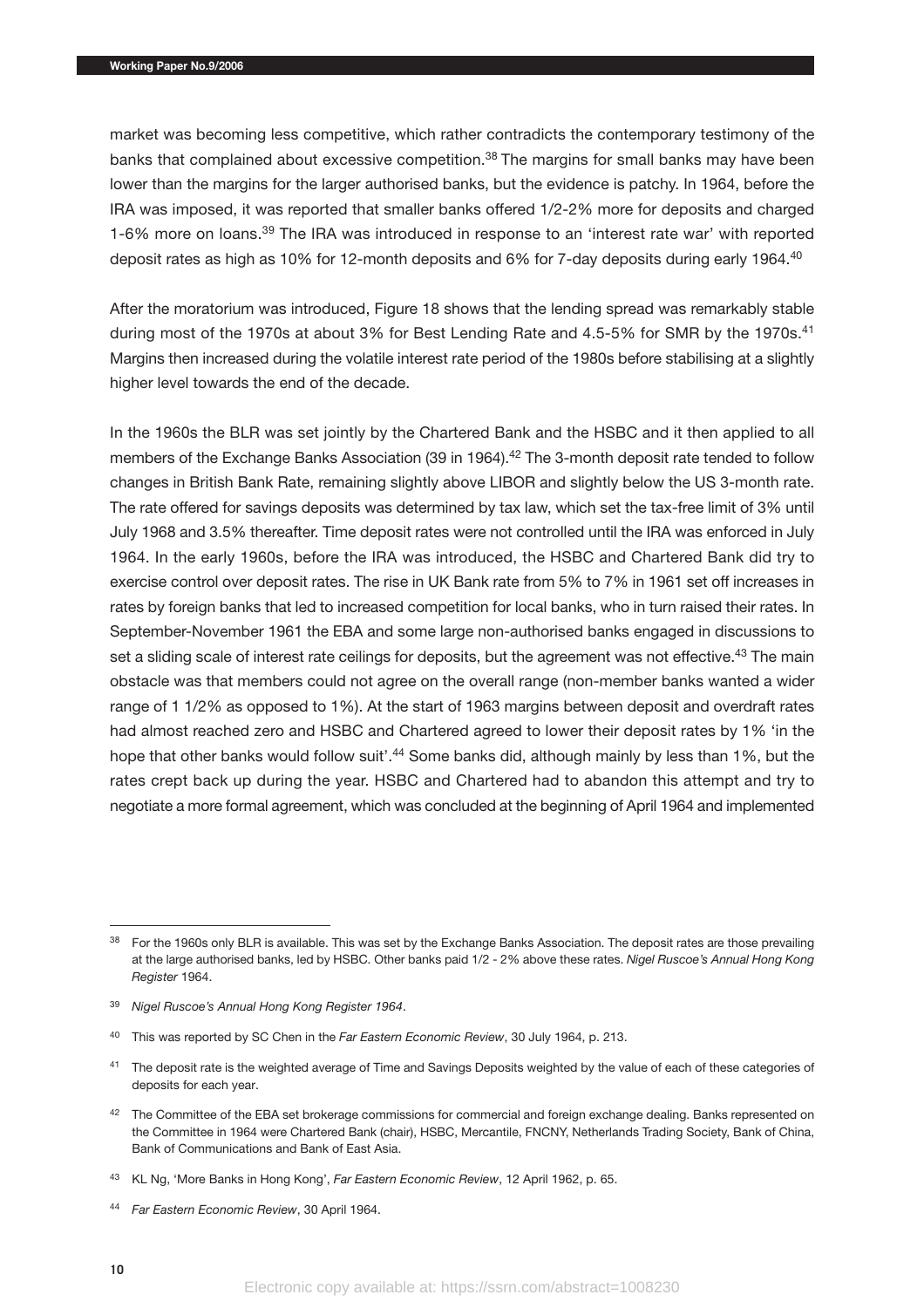in July for 12 months in the first instance. Banks were classified into 5 categories, charging interest within a range of 1 3/4%.<sup>45</sup>

Not all banks were satisfied by the IRA structure and they sought to move outside it. This suggests that some banks (in particular the HSBC who pushed the scheme on other reluctant banks) benefited at the expense of others. The B2 category was eliminated after three European banks threatened to withdraw in July 1965. Some large local banks were moved to a 'Special Category' in March 1966 to bring them into closer competition with foreign banks.

JJ Cowperthwaite was a critic of the IRA in the 1960s, and his successor Haddon-Cave, was also critical of the generous margins that the commercial banks operated in the early 1970s.<sup>46</sup> By 1980, however, the financial secretary was a strong supporter of the IRA. The main reason he gave was that it protected small banks from competition.<sup>47</sup> The implication is that the large banks would otherwise charge higher interest rates that the smaller banks could not afford to pay. In 1964, however, the goal was to prevent the large banks from having to offer the same high rates as the smaller banks and to ensure that the smaller banks followed the rates set by the Exchange Banks Association. The IRA also benefited the dominant bank in each category. Thus the IRA prevented competition of other foreign banks against the HSBC and protected Hang Seng from competition from mid-sized banks. HSBC Group, therefore, benefited doubly. At the other extreme, the extra risk and narrower range of services associated with depositing in smaller banks was reflected in the margins above the base deposit rate.

### 6. Competition and Crisis

The evidence for the increase in banking activity is clear, but the link between this trend and systemic instability as exhibited in the banking crises of 1961 and 1965 is not. This case, therefore, relates the large current literature on the relationship between competition and stability in the banking sector. <sup>48</sup>

In the early 1950s excess capacity that had arisen due to the post-war financial turmoil in the late 1940s was remedied by exit of banks from the sector without systemic difficulties. In 1948 143 banks, many very small and with limited scope of business, were licensed under the new banking ordinance of that year, but this total soon declined. By 1950 there were 133 licensed banks, 92 by 1954, and 82 by 1959. Many closed of their own accord after the opportunities to profit from the gold trade, remittances or

<sup>&</sup>lt;sup>45</sup> More recently Hellman et al. have recommended controlling deposit rates to facilitate prudent investment in a competitive environment. TF Hellman, KC Murdoch, JE Stiglitz, 'Liberalization, Moral Hazard in Banking, and Prudential Regulation: Are Capital Requirements Enough?', *American Economic Review*, 90(1) 2000, pp. 147-65.

<sup>&</sup>lt;sup>46</sup> Haddon-Cave speaking in the Hong Kong Legislative Council Hansard, 9 January 1974, p. 351-352. He also expressed these views privately in the Banking Advisory Committee.

<sup>47</sup> Financial Secretary speech 3 December 1980. Quoted in HKMA, 'Study on the Consumer Council Report 'Are Hong Kong Depositors Fairly Treated?'', 4 July 1994.'', pp. 8-9. The Financial Secretary stated that the second purpose of the IRA was to allow deposit rates to be used for the 'management of our monetary affairs'.

<sup>48</sup> F Allen, D Gale, 'Bank Competition and Stability', *Journal of Money, Credit & Banking*, 36(3) 2004, pp. 453-480,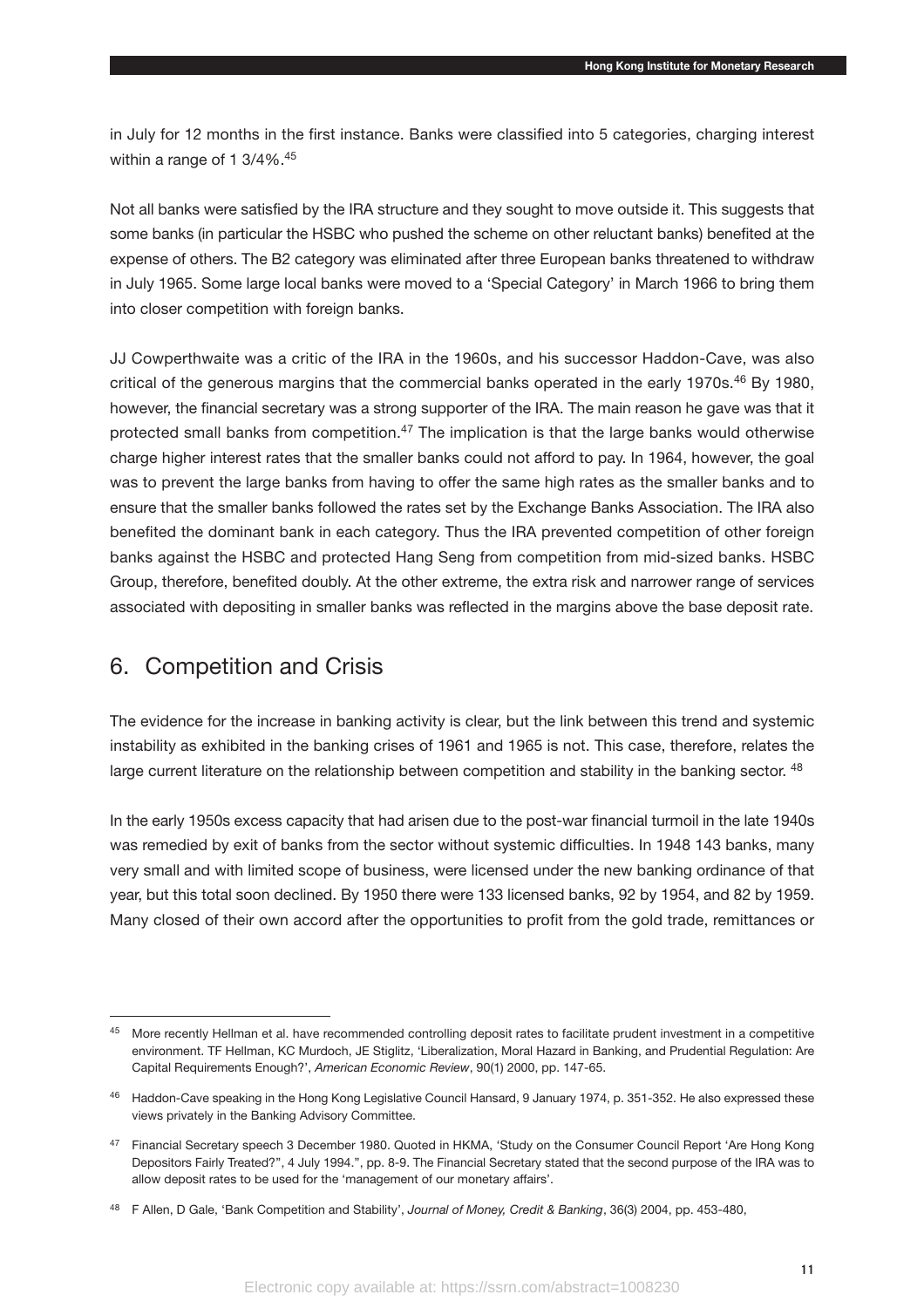capital flight from mainland China declined. They merely sent their licenses back to the Banking Advisory Committee after winding up their business. Others, however, went bankrupt leaving dishonoured debts to depositors sometimes leading to public runs on the banks, but not leading to systemic contagion.<sup>49</sup> If there was a time of 'over-banking' it was arguably the 1950s when there were 133 banks rather than the 1960s when there were 74.

Another argument against the claim that small bank failures threatened systemic stability is that the failure of small banks did not always spark off a banking crisis. One case in the early 1960s (between the two banking crises, when it must be assumed that public confidence was fragile) was Chiu Tai Bank, whose offices were raided by the police in November 1963 because of allegations of fraud associated with a series of dishonoured cheques.<sup>50</sup> The bank came under scrutiny by the Deputy Economic Secretary, TD Sorby, in October 1961 when the Registrar General alerted him that the balance sheet for 1960 suggested the bank might be insolvent. The Assistant Secretary (E) advised Sorby that 'this bank is small fry, but the loans to and through directors and the failure to provide for bad debts suggest that things are not being run as they should...I think that the worst danger about this kind of thing is that it is bad for the already dubious prestige of the Chinese banks.' He concluded that 'what I normally do in these cases is to write to the bank asking what they are going to do about the situation. Their answers are seldom convincing, but it seems worth while to show that the F[inancial] S[ecretary] cares, and has his eyes open.<sup>'51</sup> In the end, the bank was allowed to continue operating until December 1963 (although it was told not to open any new deposit accounts from June 1962) on the basis of repeated reassurances from the Managing Director (also the major shareholder) that he intended to improve the bank's position. The Commissioner of Police wanted to pursue a criminal prosecution in August 1965 but the financial secretariat refused to provide the resources to undertake a thorough audit of the bank's books.<sup>52</sup>

The danger of a run on the Chiu Tai Bank was considered unlikely by Sorby since most deposits were from family members of the owner, or from close associates. In these circumstances protection of the public was not considered a reason to take action to suspend the bank's license even after the bank admitted that it was insolvent and after the first few large cheques were dishonoured at the beginning of 1963.<sup>53</sup> In February 1963 the Managing Director admitted taking more deposits from existing customers (against Sorby's instructions) since refusing to do so 'would have made them suspicious.'54 Bad cheques continued to surface throughout 1963 and the bank was involved in a public dispute with BNCI that was

<sup>&</sup>lt;sup>49</sup> For details of prudential supervision in the early 1950s see CR Schenk, 'Banking Crises and the Evolution of the Regulatory Framework in Hong Kong 1945-70', *Australian Economic History Review*, 43(2), July 2003. One bank closed in 1952 after it 'was besieged by its creditors when it failed to open its doors' after the New Year holiday. HKRS54-1a-5(3).

<sup>50</sup> The details are drawn from HKRS163-3-7.

<sup>51</sup> AS(E) to DES, 7 October 1961. HKRS163-3-7.

<sup>52</sup> DR Harris to Colonial Secretariat (attn GCM Lupton for Financial Secretary), 26 August 1965. Reply from Lupton 8 September 1965. HKRS163-3-7.

<sup>53</sup> Note by DES, 30 January 1963. The view that the BAC should not be asked to revoke the license was confirmed by JJ Cowperthwaite in March 1963 after the bank's balance sheet showed loans in excess of total liabilities and no liquid assets to meet deposits. HKRS163-3-7. In March 1963, the Managing Director assured Sorby that 'almost all' depositors were family members, although this is cast into some doubt in the bank's subsequent petition to the Governor in November 1963.

<sup>54</sup> Note of a Conversation between Sorby and Managing Director Chiu Tai Bank, 21 February 1963. HKRS163-3-7.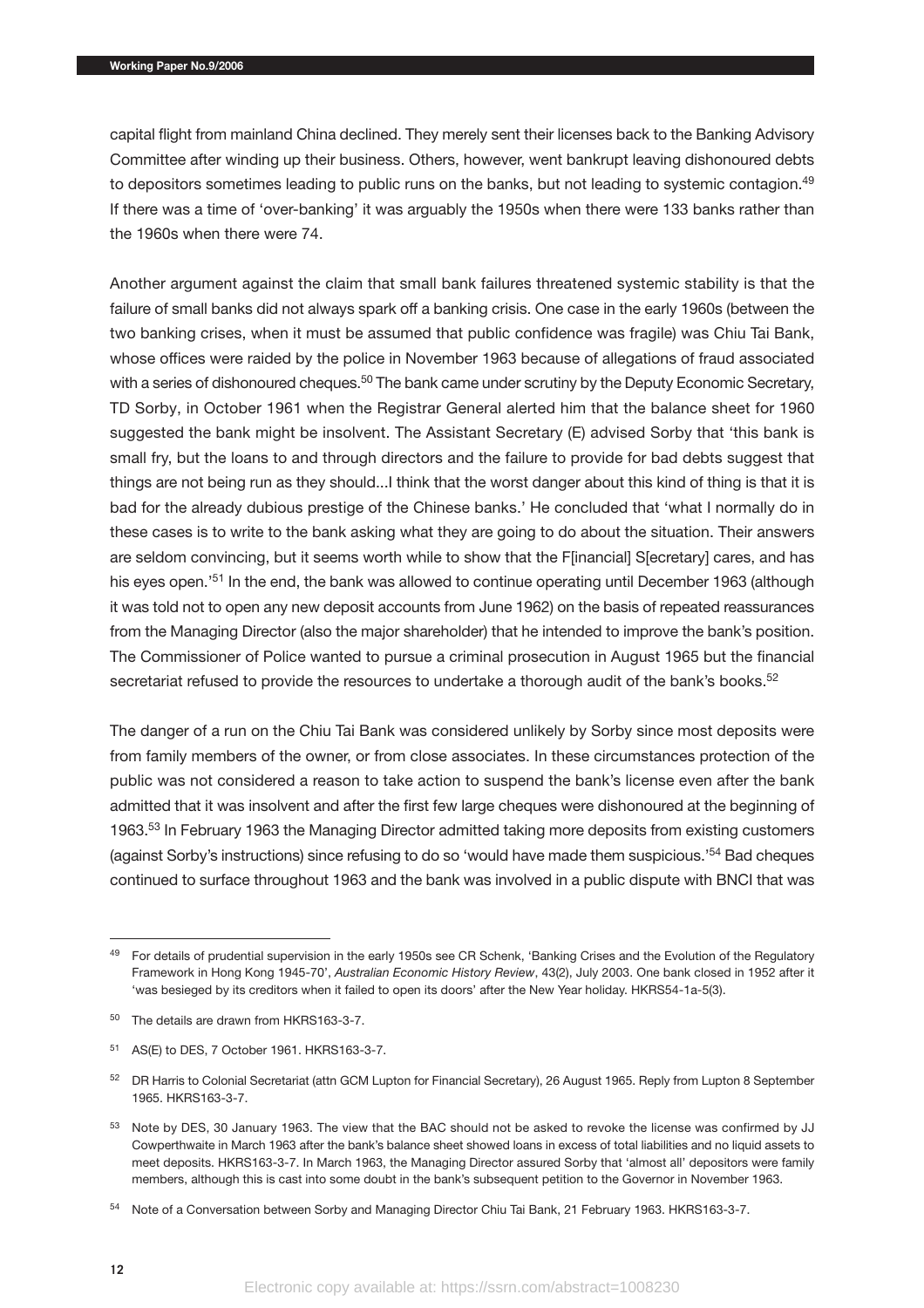reported in the newspapers, further undermining the reputation of the bank but no run occurred, and there was no systemic contagion. The incompetent or perhaps fraudulent operation of a small bank was not sufficient to cause systemic problems.

Using archive data for the 1965 crisis it is clear that there is no correlation between size of deposits in December 1964 (a month before the second bank crisis) and the proportional fall in deposits during January and February. Figure 19 plots the relationship, leaving out HSBC to enhance the scale (HSBC's deposits were \$2.2b at the end of 1964 and increased by 8% during this period). The correlation coefficient for size of deposits at the end of 1964 and liquidity ratio at the end of February 1965 is -0.04.

There is a slightly higher correlation for local banks (other than HSBC) between size of deposits and change in deposits during the first round of the crisis but it is still low at -0.18 (compared to 0.06 for the banking system as a whole).

Some of the largest percentage withdrawals of deposits during this first stage of the crisis were from branches of foreign banks. The Bank of Tokyo with \$98m in deposits fell 15%, the Bank of India with \$20m fell 22% and BNCI with \$134m fell 20%. It is not clear why there were such large withdrawals from foreign banks if the problem was merely due to contagion within the local banking system. Foreign banks would have been vulnerable to changes in sentiment about the Hong Kong banking prospects of their foreign depositors, but the data show that there was not a large overall decline in deposits like there was when international confidence in Hong Kong was rocked by the Communist disturbances of 1967.55 These multinational banks were not threatened by the local withdrawals, and they tended to rebound by the end of the second phase of the crisis in April 1965. Table 7 shows that it was the banks with 1-2% of total deposits that suffered more than smaller banks on average during both waves of the crisis (in January/February and April 1965).

In the case of Hong Kong, the prevalence of family ownership or sole proprietorship of small banks could reduce incentives to engage in excessively risky behaviour since the reputation and also assets of the family/founding individual were at stake. For a public bank, in contrast, the burden of failure would be spread to shareholders and depositors. On the other hand, private family ownership increased the opportunity for poor management and fraudulent activity, which could be exaggerated when the family controlled a group of inter-linked companies as was often the case in Hong Kong.

Looking more closely at the causes of the bank crises in the 1960s shows that they did not stem from excessive competition, but rather from the complexity of inter-locking business groups that encouraged insider lending and reduced the liquidity of assets. This was not directly or exclusively linked to an excessively competitive environment. Liu Chong Hing Bank, which was at the heart of the 1961 crisis, had paid up capital of \$10m (twice the amount recommended in the subsequent Banking Ordinance) and was by no means considered a 'small' bank. Other Liu Chong Hing businesses included construction, property development, warehouses and an insurance company, all owned by Liu Po-shan and his eight sons and all vulnerable to property market shocks. Investigation by Tomkins of the Bank of England revealed that

<sup>55</sup> Overall, deposits fell only 1.8% from the end of 1964 to 25 February 1965.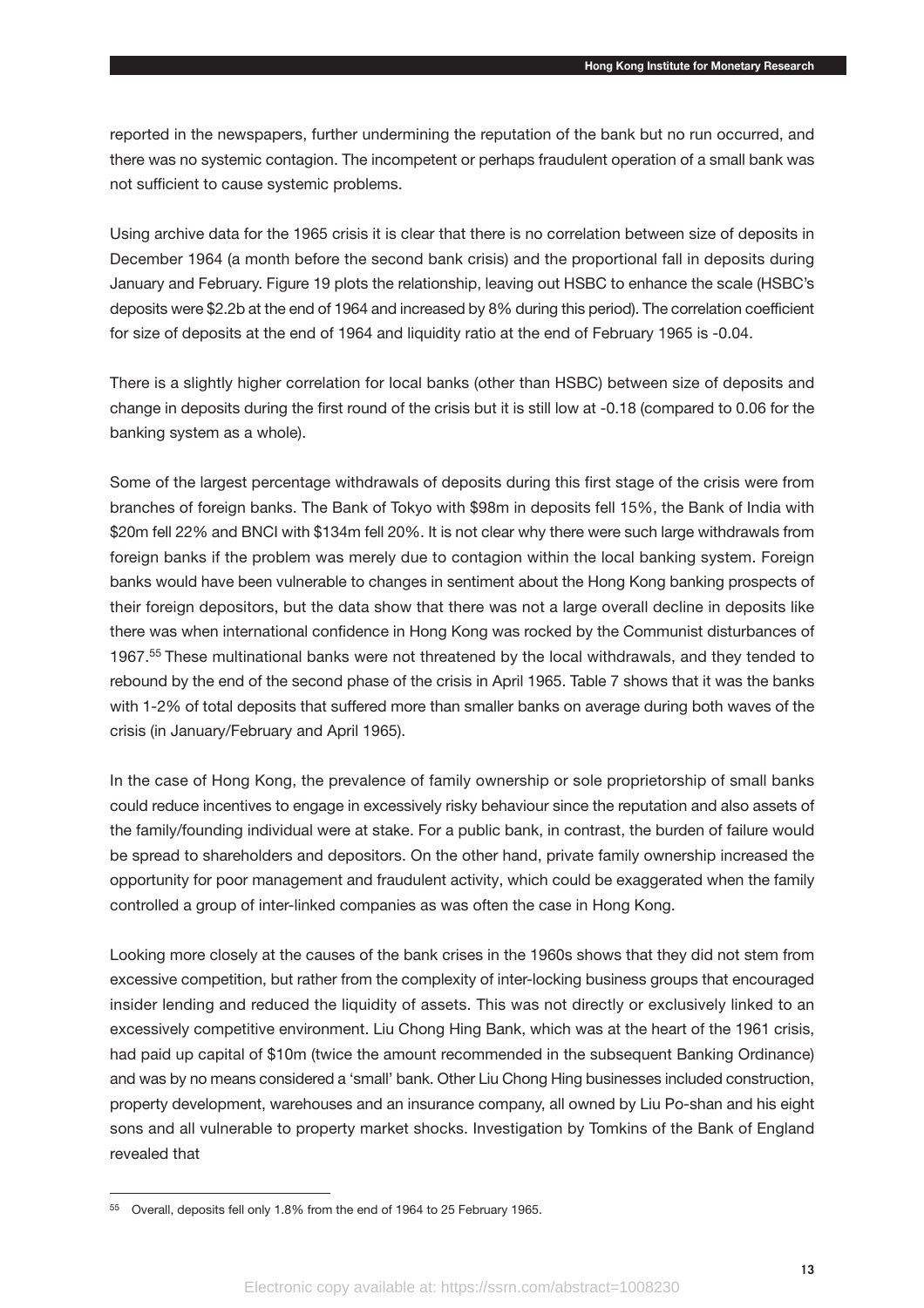*'the trouble was caused by the [Liu Chong Hing] Bank getting too deep into property (they have come out very much on the right side now) for its own account and for account of the former Managing Director Liu Po Shan who has since died. Shan dipped into the till to the extent of HK\$8m leaving his cheque in the safe in place of the cash i.e. 'borrowing' and not 'stealing'. The bank in its returns counted Shan's cheque as cash!'56*

Despite this evidence, HSBC and Chartered Bank took the opportunity to lobby the Financial Secretary for anti-competitive regulation, arguing that there were too many banks in Hong Kong and that this excessive competition was undermining the stability of the system as a whole. They asserted that because small banks offered higher interest rates in their search for deposits, this forced them into risky higher nominal return investments that were often illiquid.<sup>57</sup> Oliphant, deputy manager of the HSBC, himself drew up a draft banking ordinance that required the government to constrain competition in banking by regulating opening hours, interest rates and lending policy.<sup>58</sup> The inclusion of opening hours suggests that there was a strong anti-competitive edge to his approach rather than merely concern for systemic stability.

The bank that sparked off the second banking crisis in February 1965 was the Ming Tak Bank with 3 offices and \$20m in total assets. This bank was solely owned and managed by Poon Kai Kwong who also owned a construction company, a contracting company, an investment company and a property company. It turned out that Poon had been taking in deposits to invest in the property boom of the early 1960s on his own account as well as drawing large amounts for 'entertainment expenses'.59 He attracted deposits by 'rendering good service to the public (prompt attendance to customers, receiving and paying cash outside banking hours etc.)<sup>'60</sup> The problem again was the link between the bank and associated companies that were vulnerable to asset market shocks. The bank made only a few other loans to outside associates. Poon was eventually sentenced to serve two years in prison for falsifying his accounts. The official receiver discharged all the bank's liabilities (plus 8% interest) by November 1974 leaving over \$3m in surplus that went back to Poon.<sup>61</sup>

The Canton Trust and Commercial Bank that failed next was a much larger bank with \$176m in deposits and \$139m in advances at the end of 1964 making it the fifth largest bank by deposits in Hong Kong. It too was made vulnerable by exposure to the property market (the vice chairman was a property developer).

<sup>56</sup> Letter from Tomkins (in Hong Kong) to Heasman (London), 1 March 1962, BE OV14/21. Liu Po-Shan died on 23 July 1961 aged 61.

<sup>57</sup> Memo by Hallows of a conversation with JAH Saunders, 15 June 1961. Letter from PLHogg to Heasman, 24/8/61. BE OV14/ 21.

<sup>58</sup> CR Schenk, 'Banking Crises and the Evolution of the Regulatory Framework in Hong Kong 1945-70', *Australian Economic History Review*, 43(2), July 2003.

<sup>59</sup> In 1963-64 Poon drew on average HK\$18,000 per month for his personal use in addition to the entertainment expenses charged against property accounts. In 1964 he drew \$254,000 for entertainment expenses. WL Tse Memo for Nicoll (Senior Legal Adviser), 20 September 1966. HKRS 55-9-3(1).

<sup>60</sup> WL Tse Memo for Nicoll (Senior Legal Adviser), 20 September 1966. HKRS 55-9-3(1).

 $61$  The bank's assets were able to be liquidated after a \$10m loan from the government allowed the completion of construction on various properties. The Official Receiver was also helped by the recovery of the property market in the early 1970s.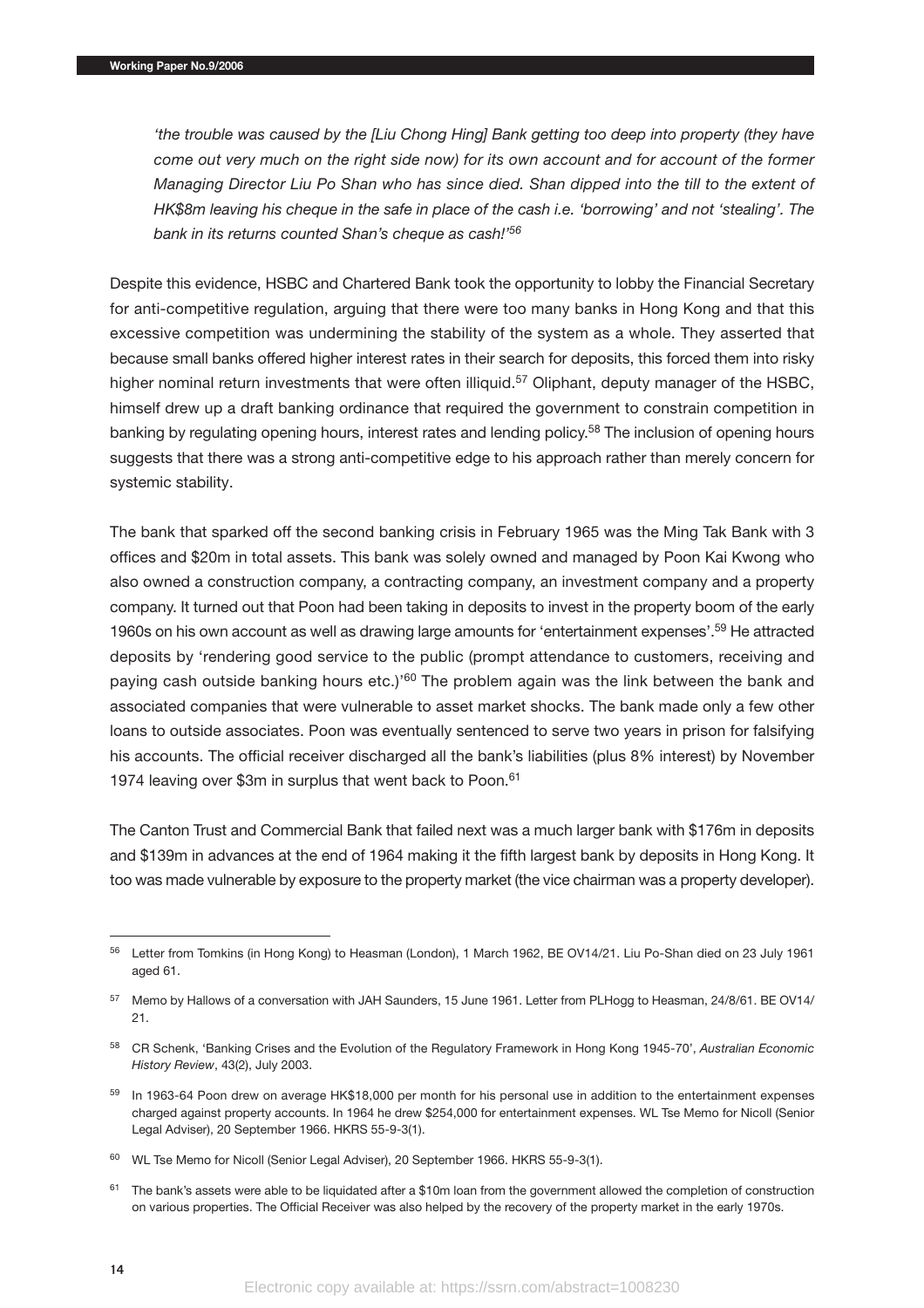A run on the Aberdeen branch drained its liquidity on the eve of Chinese New Year when the demand for cash was traditionally high. The HSBC met with Canton Trust over the New Year holiday and agreed to lend HK\$25m, but believed that the general crisis was caused by 'Government reluctance to take firm action in the case of Liu Chong Hing or to limit the number of banks'.<sup>62</sup> In the end Canton Trust could not be saved and it closed its doors on 8 February.

The other major casualty of the 1965 crisis was the Hang Seng Bank, the second largest bank in Hong Kong measured by deposits. Like Liu Chong Hing and Ming Tak, Hang Seng Bank was part of a network of companies engaged in a wide range of businesses. The holding company, Hang Chong Investment Co. Ltd., owned a property investment company, a trading company, and a taxi company as well as Hang Seng Bank.<sup>63</sup> The directors of Hang Chong Investment Co. Ltd. also had interests in Macao, the Miramar Hotel and hydrofoils.<sup>64</sup> In its analysis of the causes of Hang Seng's difficulties, the HSBC concluded that illiquid loans to group companies and heavy exposure to the property market were the main factors in Hang Seng's vulnerability.<sup>65</sup>

In none of these cases was the failure caused by the bank offering excessively high interest for deposits nor by excessive competition prompting risky behaviour. This section has argued that the threat to banking in Hong Kong was not the number of banks or their size, but the interlocking ownership of banks and other businesses that were prone to asset market shocks, combined with poor governance. Neither source of weakness was going to be directly affected by anti-competitive regulation. The moratorium on new licenses might encourage foreign takeovers of local banks that would enhance governance, but only when families were willing to relinquish control. This aspect will be addressed in a later paper.

# 7. Conclusions: Was Hong Kong 'over-banked'?

The history of the Hong Kong banking system has been seriously undermined by the lack of data. The published data are inconsistent, too generalised, and begin relatively late. This paper has reconstructed data from archival sources to add to the length of period, recalculated the data to increase consistency, and presented bank-specific data from official and private archives. This allows a more textured view of the structure of the banking system during the critical years of the 1960s when the regulatory framework for Hong Kong's banking system for the next 36 years was set.

<sup>&</sup>lt;sup>62</sup> Letter from Oliphant (Hong Kong) to Stewart (London), 4 February 1965. RGL Oliphant's Private file, Chairman's Papers Carton No. 4, HSBC Group Archives [hereafter HSBC]. Both the HSBC and the Bank of England urged the Government of Hong Kong to take the opportunity of the 1965 banking crisis to 'weed out some of the weaker brethren amongst the banks'. Stewart to Oliphant, 12 February 1965. RGL Oliphant's Private file, Chairman's Papers Carton No. 4, HSBC.

<sup>63</sup> Hang Chong held 70% of the shares in February 1965. Certified Copy of the Resolution by Hang Seng Bank Ltd., 9 February 1965. GHO508, HSBC.

<sup>&</sup>lt;sup>64</sup> The 'Family Tree' as at November 1965. GHO322, HSBC.

<sup>65</sup> Internal Audit, May 1965. GHO322/2, HSBC.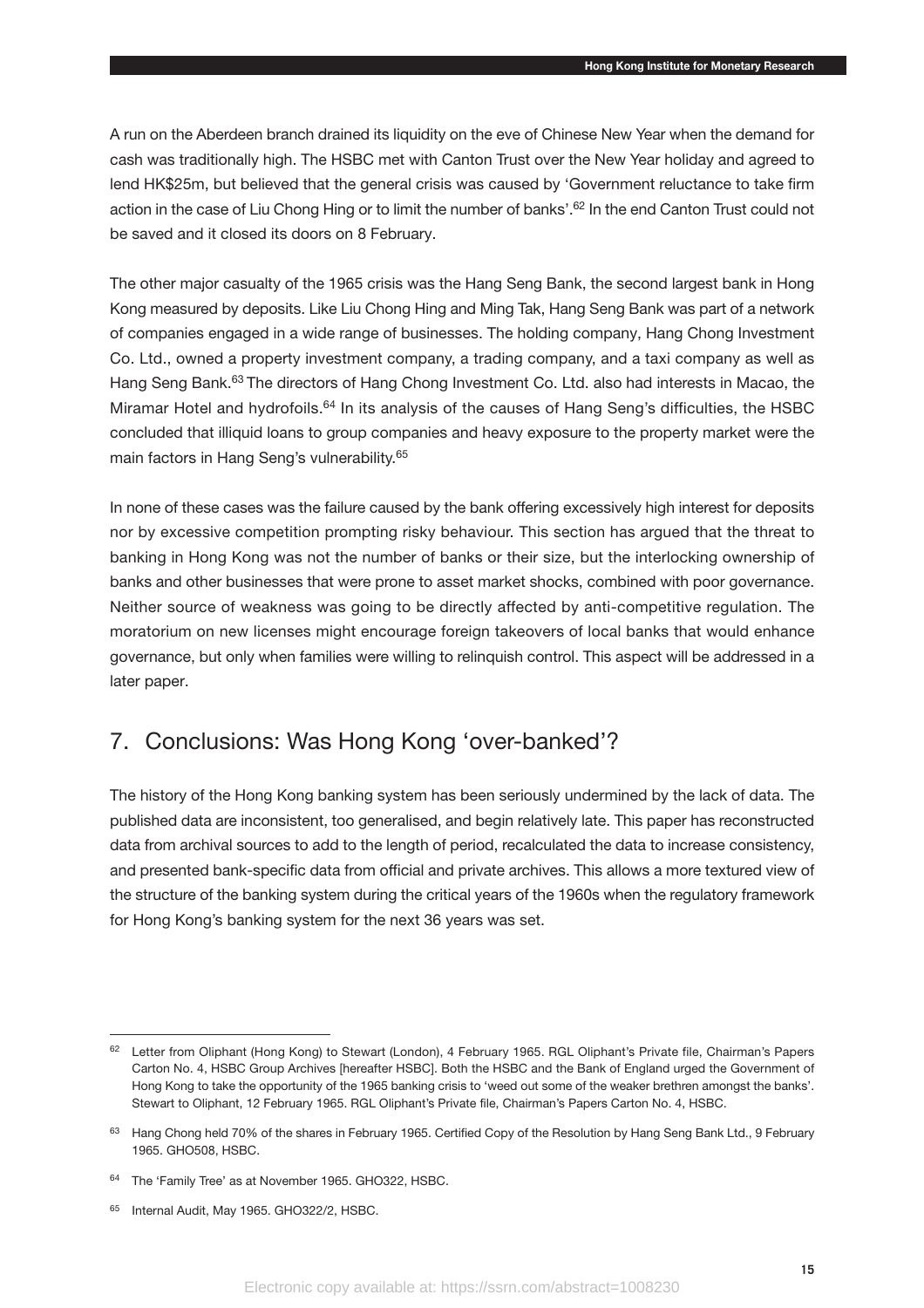The claims that Hong Kong was 'over-banked' can only be substantiated if market entry reduced the profits of existing banks to the extent of threatening bank solvency, or if the competition among banks led to higher risk in lending due to competition for sound outlets for loans. Both were claimed for Hong Kong in the 1960s. There is no evidence of an overall fall in profits before 1964-65, but certainly there is evidence of an increase in profits after the moratorium was introduced. The interest rate spread also suggests that the competitiveness of the market was decreasing even before the 1964 interest rate agreement was introduced, and that this trend continued afterward. In terms of market concentration, the evidence is incomplete, but it does seem to have been lower in the 1960s than in the 1990s. After the moratorium on new licenses in 1965 the market likely became less concentrated as HSBCs market share declined.

Examining the causes of the bank failures of the 1960s that triggered the anti-competitive regulation shows that the problem was not the size of the banks or excessive competition. In each case the bank was linked through family and group networks to other companies that were vulnerable to asset market shocks, in particular property. These banks engaged in insider lending within their group that ultimately threatened their liquidity and solvency. The solution to this problem was increased prudential supervision and enforcement, not reduction in competition.

In terms of the *ex post* identification of over-banking it is difficult to make the case for Hong Kong. After the moratorium, there were several applications for further licences that were turned down, mainly from foreign banks wanting to enter the market. Moreover there was no subsequent phenomenon of consolidation or bank closure as has been used to identify over-banking in Europe – rather the reverse. The number of licensed banks was remarkably stable throughout the moratorium. On the other hand, in the 1970s there was a dramatic increase in deposit taking companies, suggesting that there was still considerable scope in the market at the profitable wholesale end at least. These are not the conditions in which we would identify over-banking in the 1960s.

The general conclusion of the analysis is that the diagnosis of the problem in the 1960s was wrong and therefore that the medicine of anticompetitive regulation was inappropriate. Nevertheless, the interest rate agreement and the controls on foreign entry were retained for a further 36 years and they had a profound effect on the development and character of Hong Kong's banking system. The controls induced an increase in non-banking financial institutions, which will be addressed in a separate paper.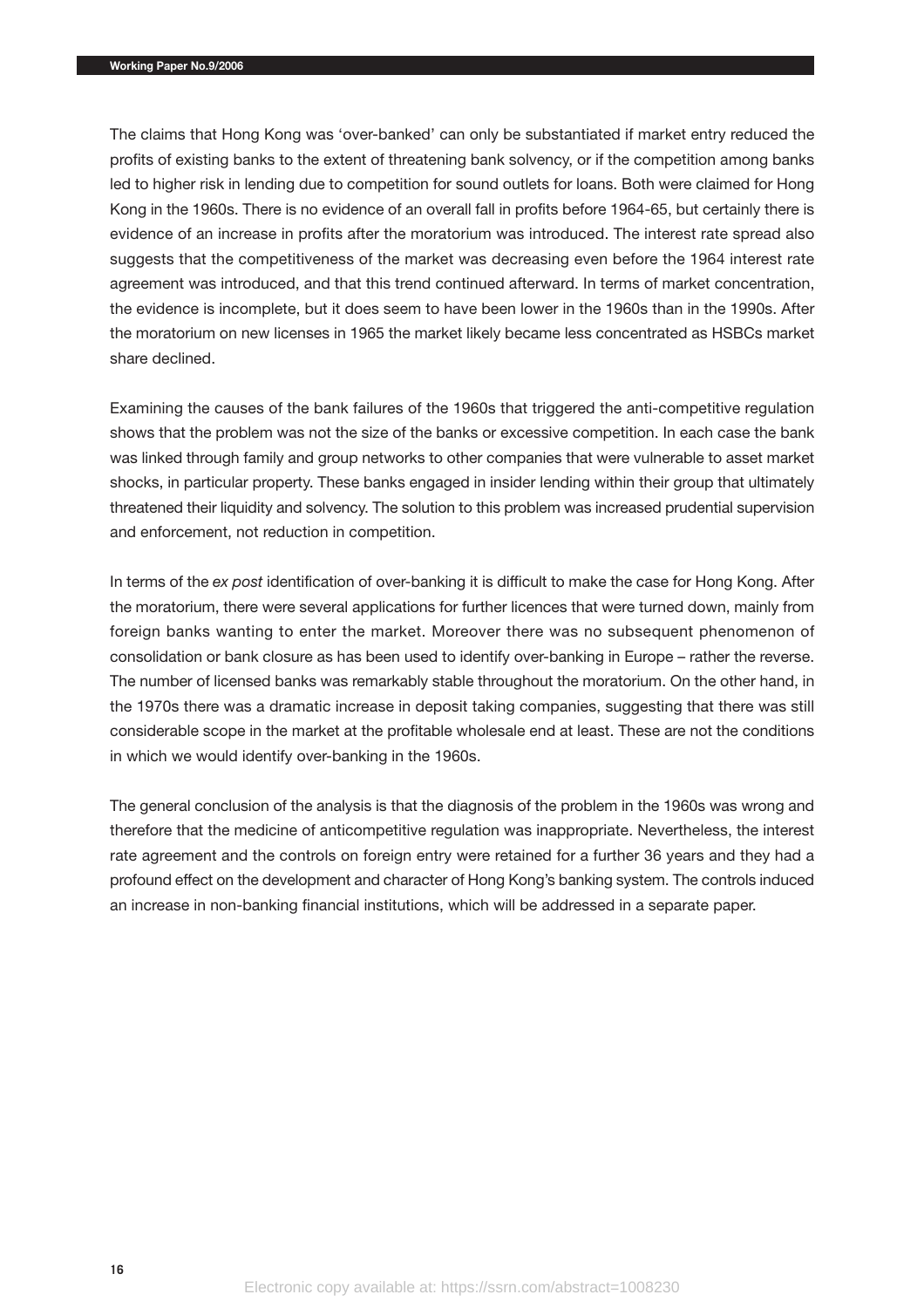|         | <b>Hong Kong</b> | Japan | <b>USA</b> | Australia |
|---------|------------------|-------|------------|-----------|
| 1954-59 | 8.5              |       |            |           |
| 1960-69 | 17.9             |       | 8.3        | 7.2       |
| 1970-79 | 27.6             | 14.1  | 10.7       | 14.5      |

#### **Table 1. Average Annual Growth Rates of Total Assets of Commercial Banks**

Source for other than Hong Kong, *Competition in Banking*, OECD 1989

#### **Table 2. Number of Banking Offices per 100,000 Population**

|      | Europe (9) | Japan | <b>USA</b> | <b>Hong Kong</b> |
|------|------------|-------|------------|------------------|
| 1960 | 38         | 34    | 13         |                  |
| 1970 | 46         | 34    |            | 10               |
| 1980 | 50         | 35    | 23         | 23               |

Source for other than Hong Kong, *Competition in Banking*, OECD 1989

### **Table 3. Share of Five Largest Banks in Total Assets 1960**

| Germany          | 18 |
|------------------|----|
| Austria          | 27 |
| Italy            | 28 |
| Japan            | 33 |
| Denmark          | 46 |
| <b>Hong Kong</b> | 51 |
| Belgium          | 69 |
| Ireland          | 81 |
| Greece           | 96 |

Australia and Belgium are 3 largest banks. Germany is end 1961. Hong Kong is 1964 and share of total advances. Source: *Competition in Banking*, OECD. HK data from HKRS.

#### **Table 4. Comparison between Hong Kong and Singapore**

|                                            | Singapore | Hong Kong |
|--------------------------------------------|-----------|-----------|
| Per Capita Deposits 1971 (US\$)            | 636       | 815       |
| Growth Rate of Bank Deposits 1960-71       | 14.5      | 20.6      |
| Growth Rate of per capita Deposits 1960-71 | 11.9      | 16.7      |
| Growth rate of Bank Assets 1960-71         | 13.7      | 18.7      |
| GDP per Bank License 1970 (US\$m)          | 52.7      | 52.8      |
| Bank License per 100k population 1970      | 1.74      | 1 84      |

Sources: First 4 rows for Singapore from Jao (1974), p. 115. Bottom 2 rows GDP and population data from UN data. Hong Kong data from author's calculations based on revised bank statistics.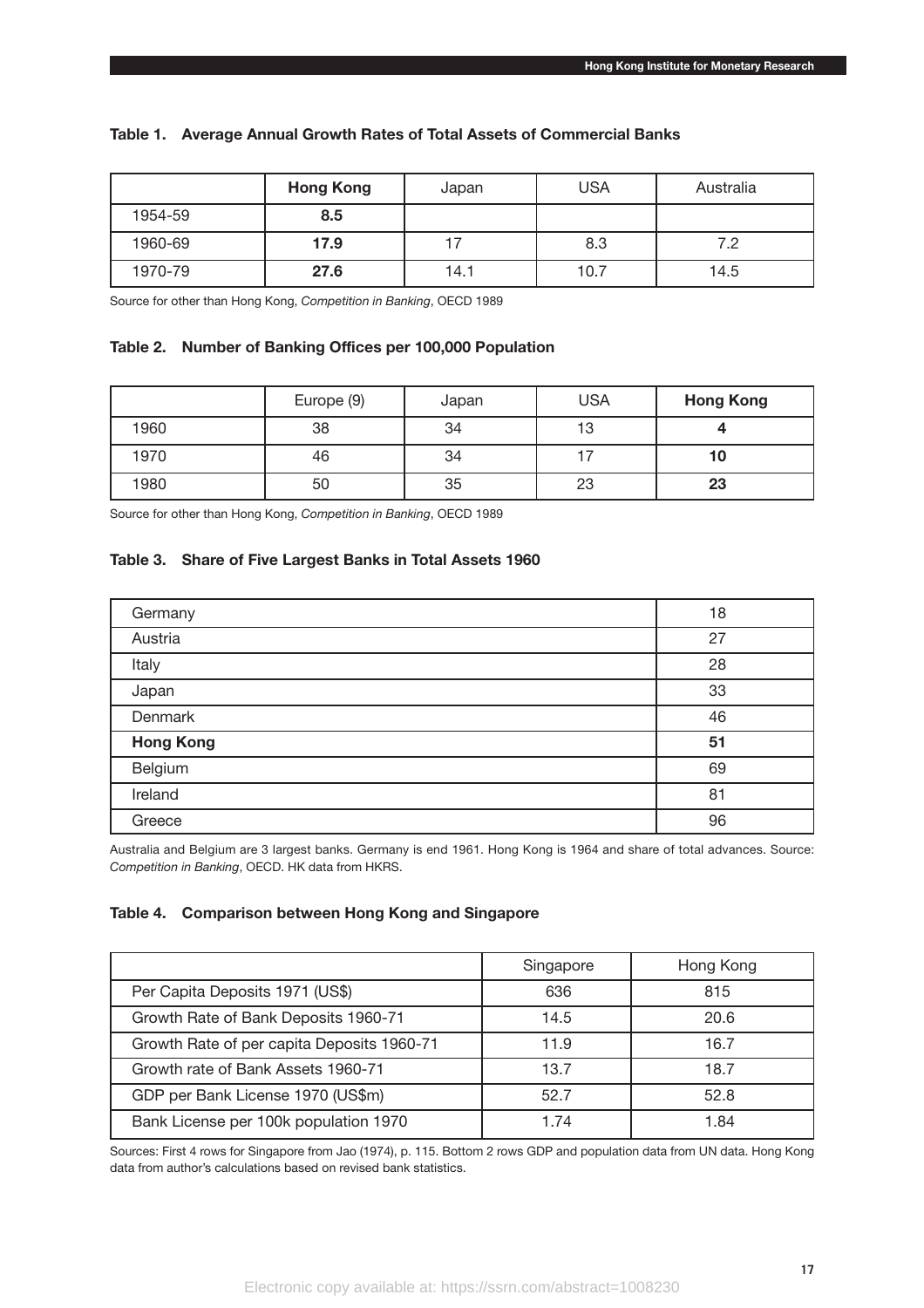|                 |                  | Large     | Medium   | Small     |
|-----------------|------------------|-----------|----------|-----------|
| <b>DEPOSITS</b> | Range            | 14-29     | $8 - 30$ | $0 - 78$  |
|                 | <b>Mean</b>      | 19.6      | 17.9     | 23.2      |
|                 | <b>Stand Dev</b> | 6.5       | 5.9      | 22.4      |
|                 | Coeff Var.       | .33       | .33      | .96       |
| <b>CAPITAL</b>  | Range            | $9 - 16$  | $6 - 29$ | $0 - 28$  |
|                 | <b>Mean</b>      | 13.3      | 13.9     | 10.3      |
|                 | <b>Stand Dev</b> | 3.1       | 6.9      | 8.3       |
|                 | Coeff Var.       | .23       | .49      | .8        |
| <b>PROFITS</b>  | Range            | $11 - 15$ | $0 - 70$ | $0 - 119$ |
|                 | <b>Mean</b>      | 13.3      | 26.1     | 37.3      |
|                 | <b>Stand Dev</b> | 107       | 19.9     | 32.7      |
|                 | Coeff Var.       | .12       | .76      | .87       |
| <b>ASSETS</b>   | Range            | $15 - 28$ | $5 - 35$ | $6 - 56$  |
|                 | <b>Mean</b>      | 20.6      | 17.5     | 18.4      |
|                 | <b>Stand Dev</b> | 5.4       | 7.1      | 16.1      |
|                 | Coeff Var.       | .26       | .4       | .87       |

#### **Table 5. Annual Growth Rates of Banks by Size 1965-1971 (Percent)**

Source: YC Jao, *Banking and Currency in Hong Kong*, 1974, p. 63

Large: Capital account over \$50m, Deposits over \$200m, Assets over \$250m

Medium: Capital \$15m-50m; Deposits \$50m-200m; Assets \$65m-250m

Small: Capital <\$15m; Deposits <\$50m; Assets <\$65m

### **Table 6. Interest Rate Agreement July 1964**

|                | 7 Day | 3 Month      | 6 Month        | 12 Month     |
|----------------|-------|--------------|----------------|--------------|
| Foreign        |       | $4^{1/2}$    | $4^{3}/_{4}$   | C            |
| A <sub>1</sub> |       | $5^{1/4}$    | $5\frac{1}{2}$ | $5^{3}/_{4}$ |
| A2             |       | $5^{3}/_{4}$ | 6              | $6^{1/4}$    |
| B <sub>1</sub> |       | 6            | $6^{1/4}$      | $6^{1/2}$    |
| <b>B2</b>      |       | $6^{1/2}$    | $6^{1/2}$      | $6^{3}/_{4}$ |

**Table 7.**

| Share of Total Deposits | Average % Change in Deposits | Average % Change in Deposits |  |
|-------------------------|------------------------------|------------------------------|--|
| Jan 1965                | Dec 1964- Feb 1965           | Feb 1965-April 1965          |  |
| $>3\%$                  | $-1.65$                      | $-8.59$                      |  |
| $2 - 2.99%$             | $-2.82$                      | $-6.68$                      |  |
| 1-1.99%                 | $-7.43$                      | 1.01                         |  |
| $0 - 0.99\%$            | $-5.88$                      | 1.06                         |  |

Source: HKRS 163-1-722. The Average Change is the un-weighted average for banks in each category.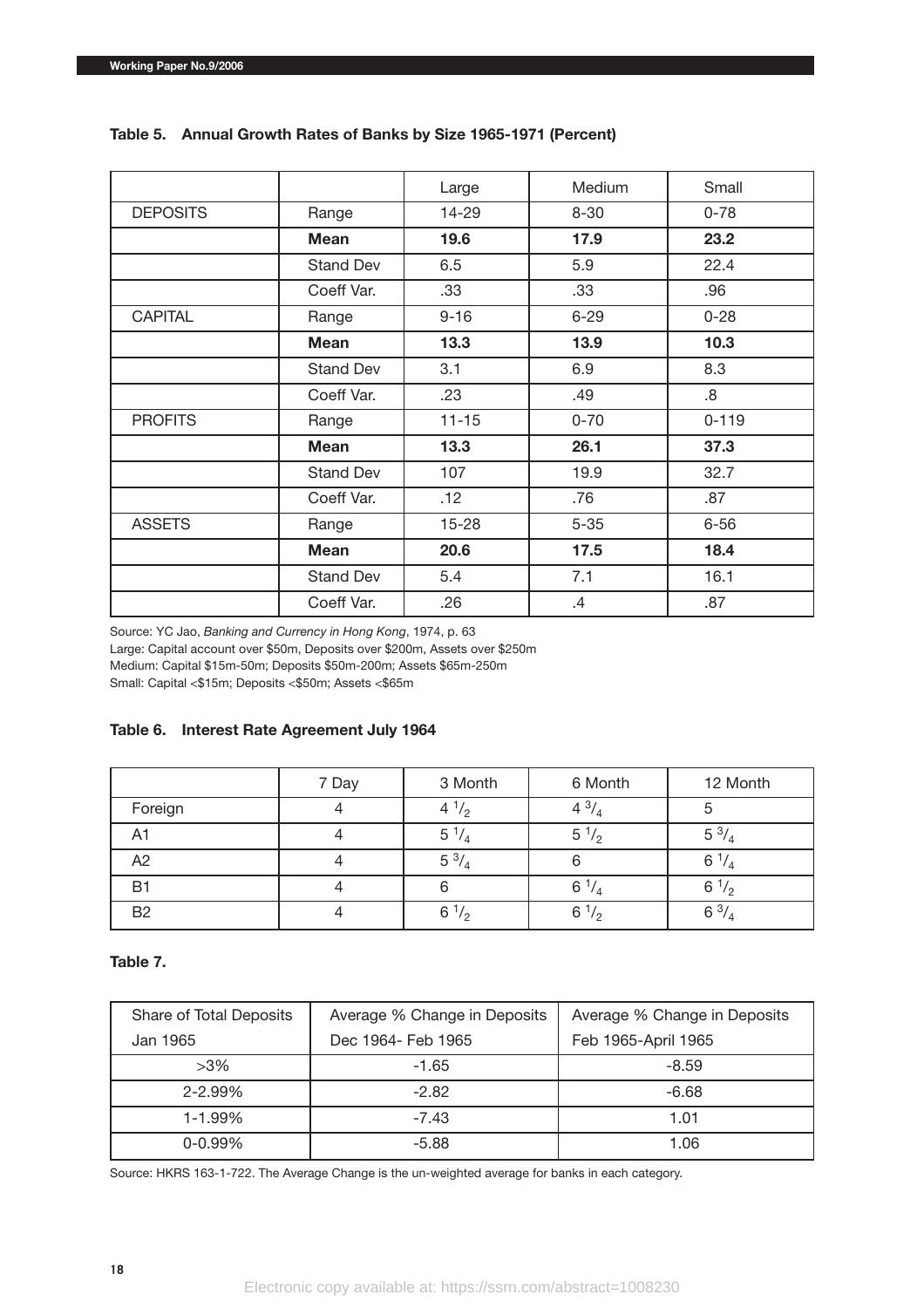



**Figure 2. Bank Loans and Total Assets as a Percent of GDP 1954-1981**

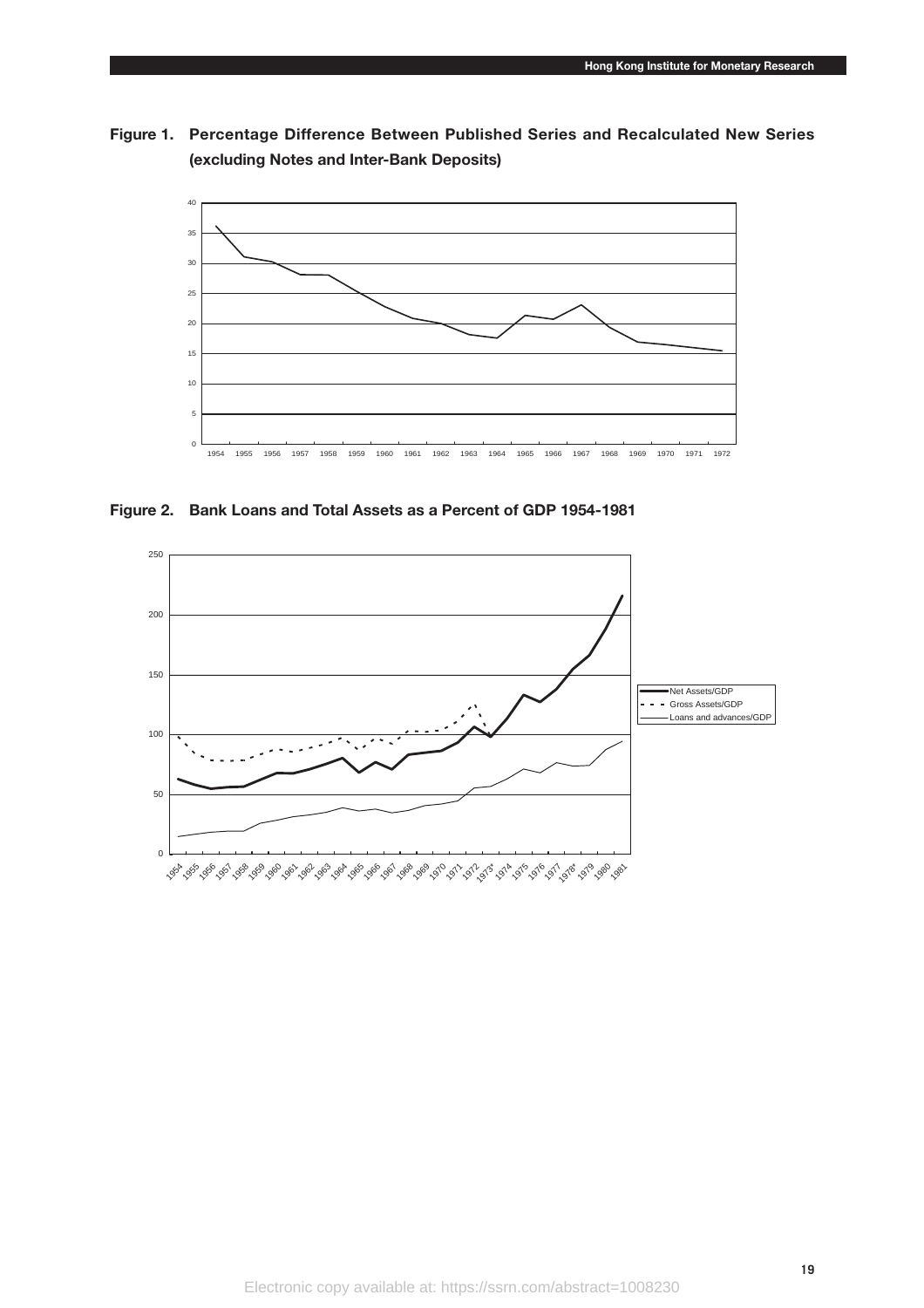

**Figure 3. Annual Growth Rate of Deposits and Total Assets**

**Figure 4. Loan-Deposit Ratio and Interest Rate Spread 1954-1980**



**Figure 5. Principal Components of Bank Assets 1954-1980**

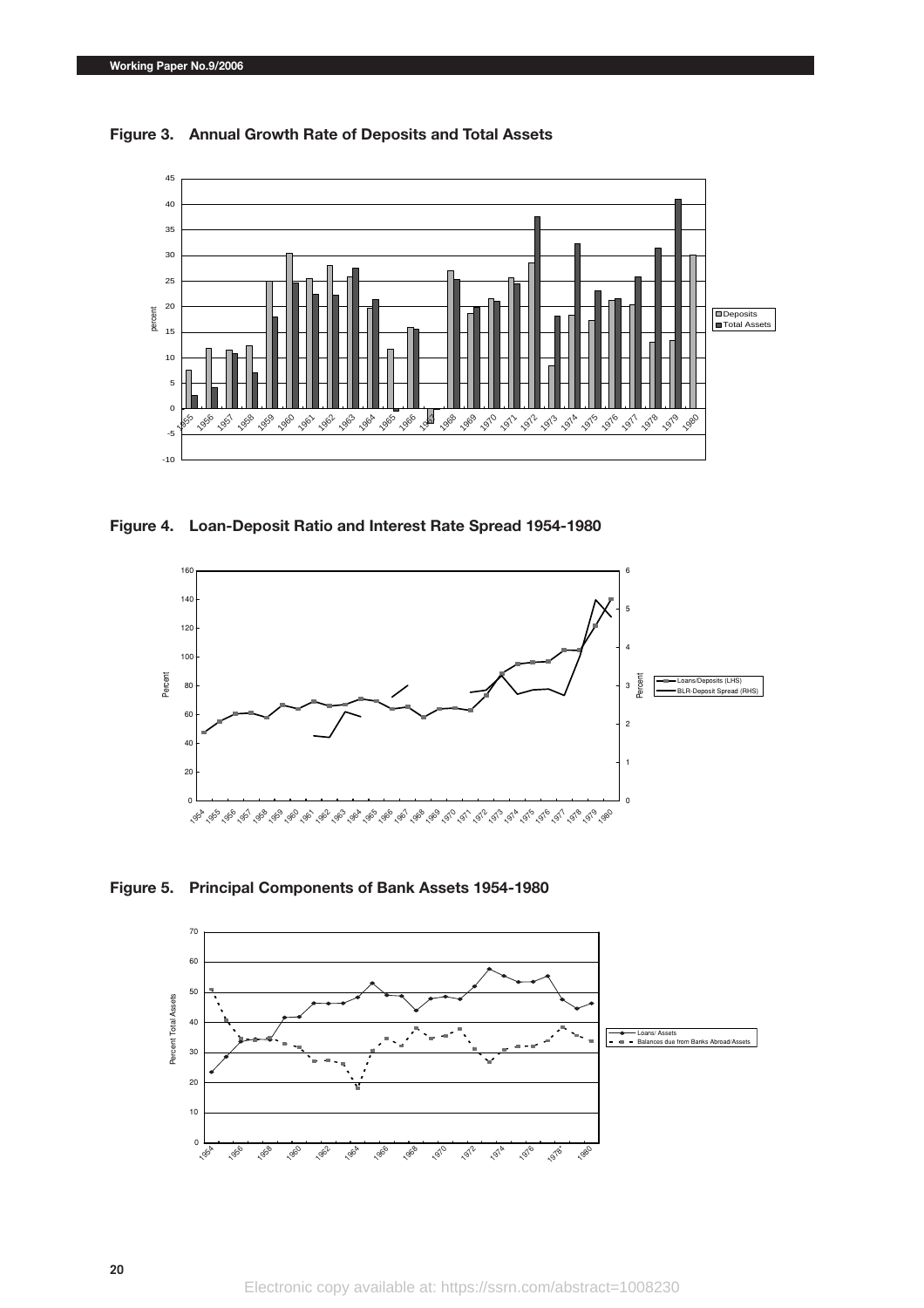



**Figure 7. Bank Expansion 1954-72**

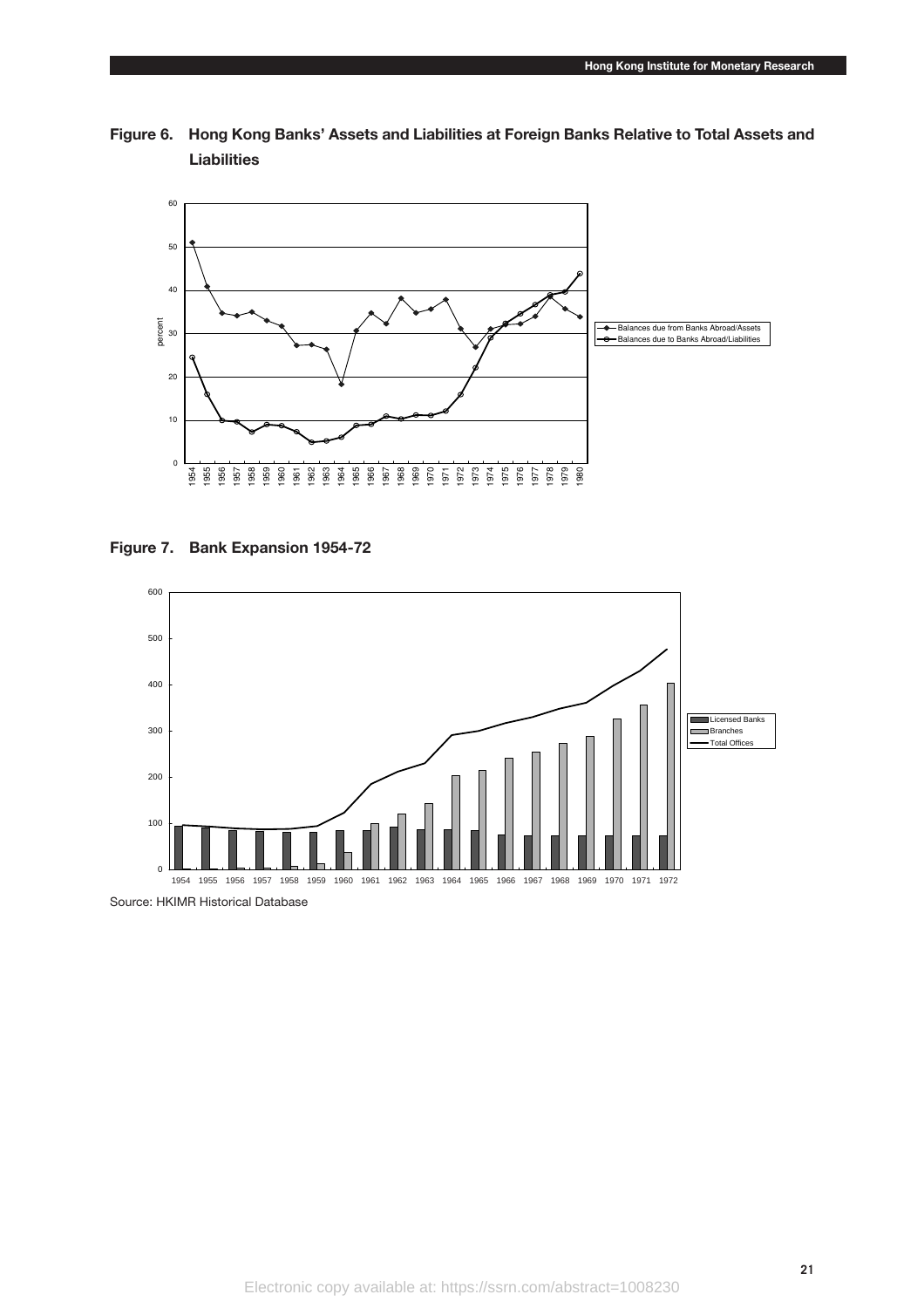**Figure 8. Average Bank Size**



**Figure 9. Distribution of Market Share for Advances**

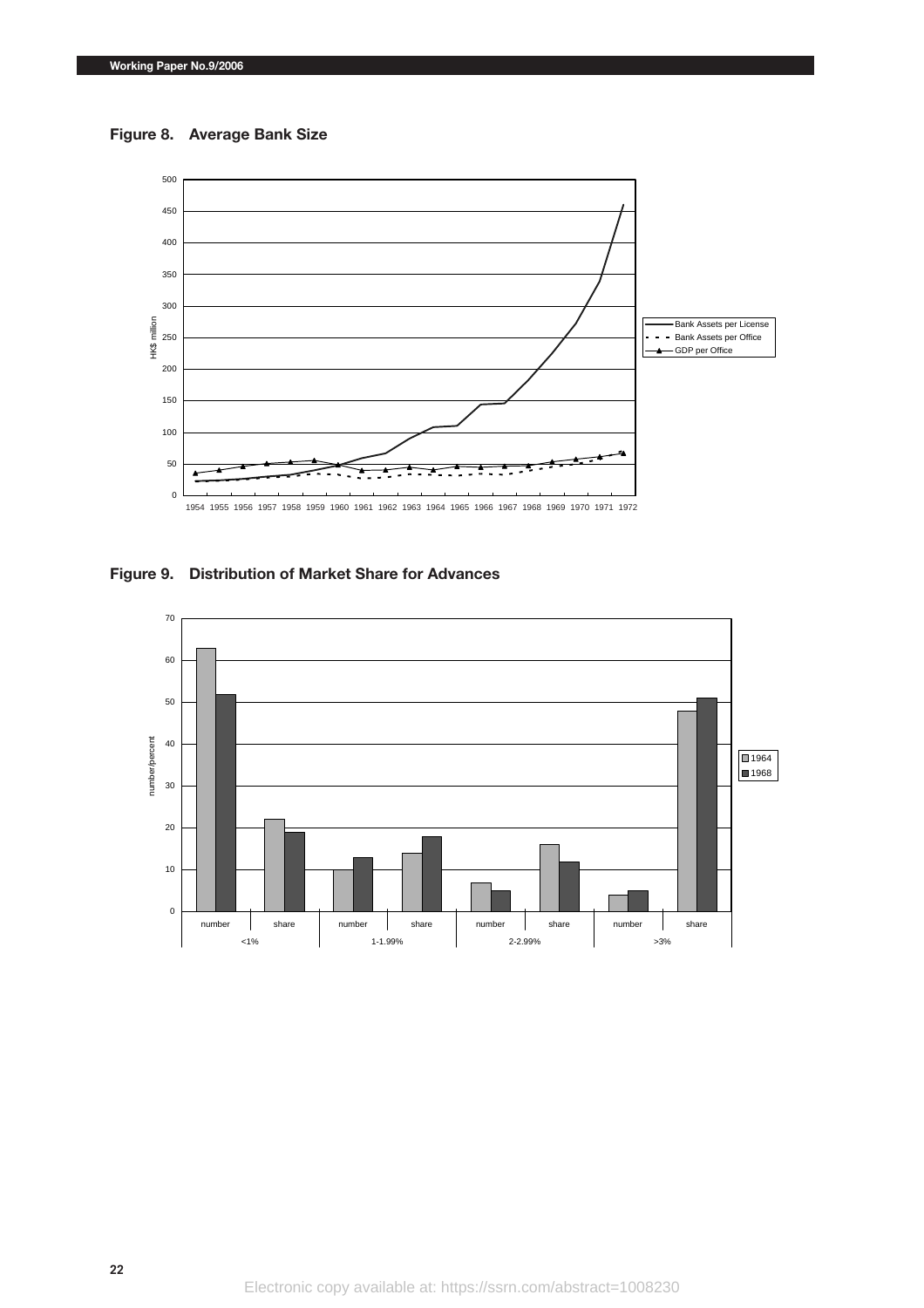



**Figure 11. Lorenz Curve for Bank Market Share 1968**

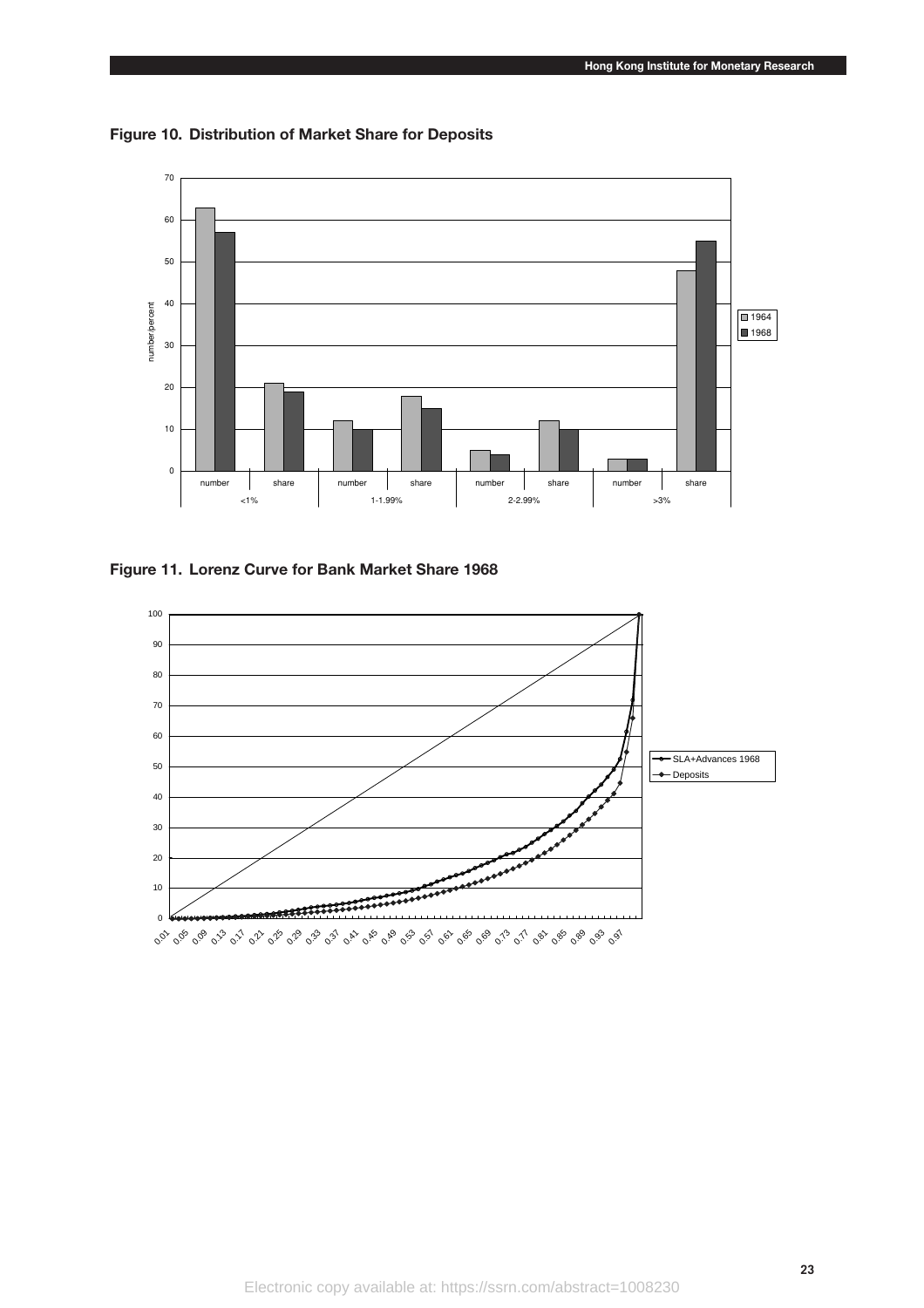

**Figure 12. Herfindahl-Hirschman Index for Banks in Hong Kong 1964-1972**

**Figure 13. Components of Profit for Hong Kong Banks 1980-1991**

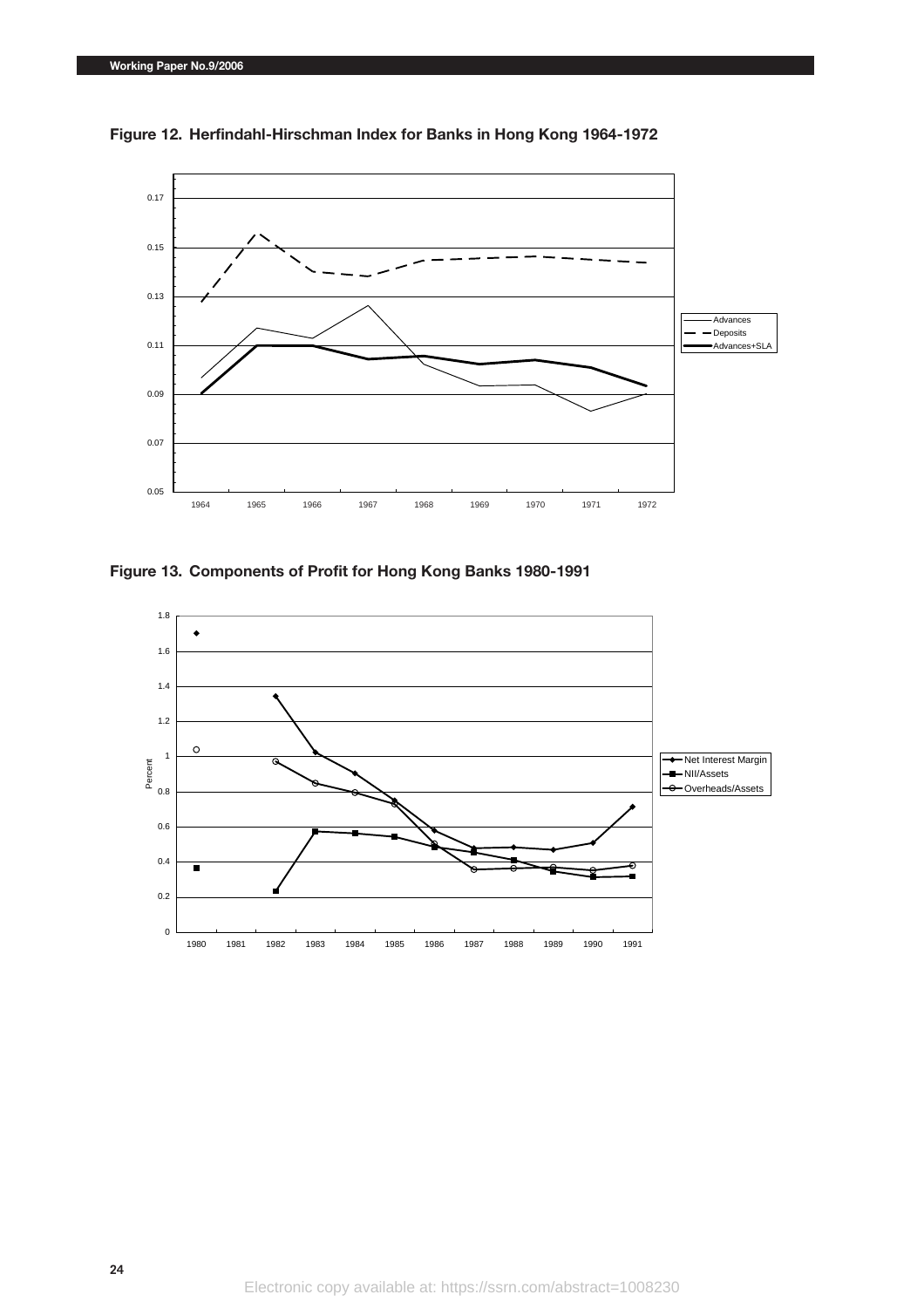

**Figure 14. Return on Assets of Licensed Banks in Hong Kong (income-costs/assets)**

**Figure 15. Return on Assets: Hongkong Bank**



Source: King (1991)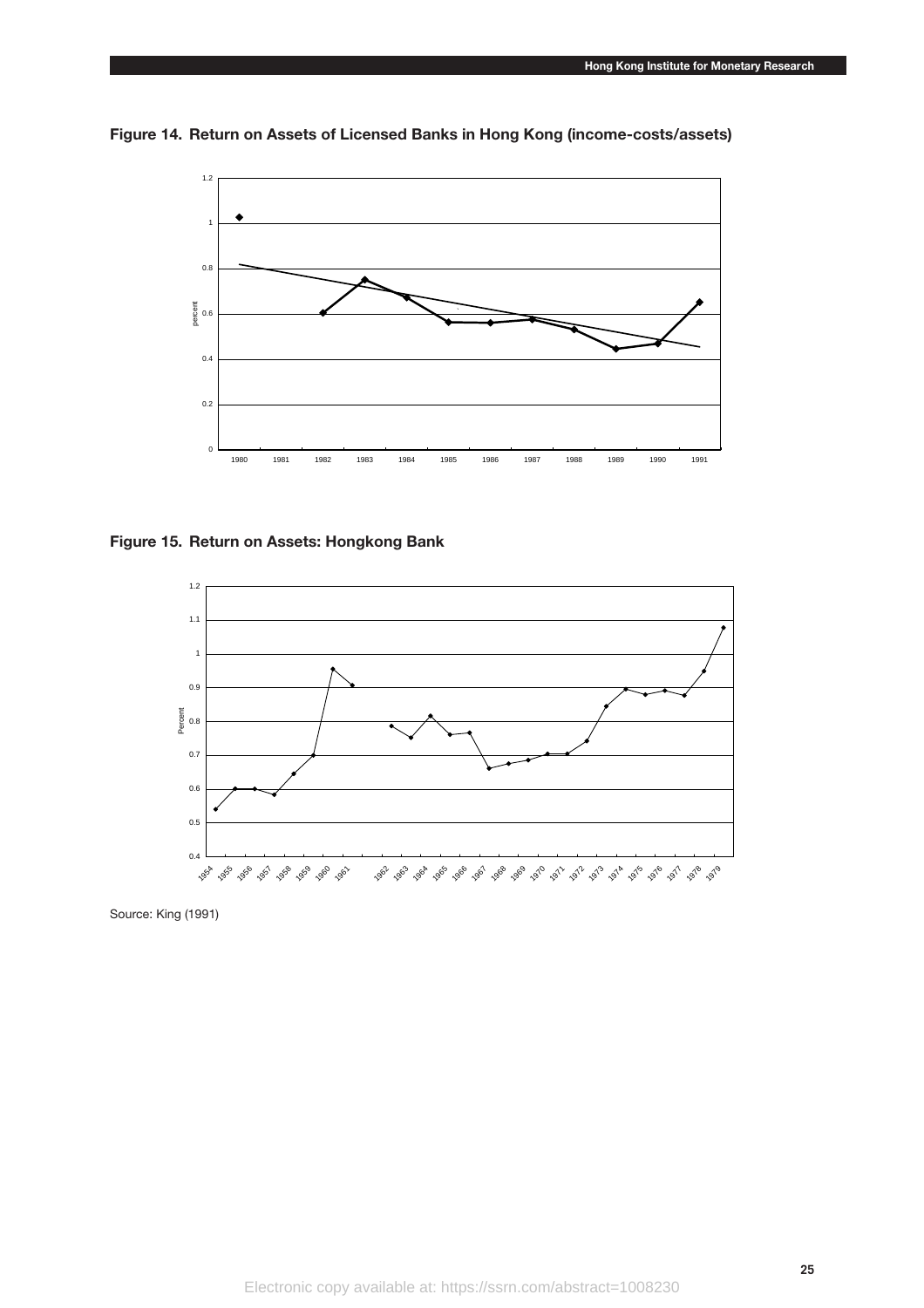

**Figure 16. Net Profit as Percent of Assets for a Sample of Hong Kong Registered Banks 1964-1980**

**Figure 17. Best Lending Rate-Weighted Deposit Rate Spread October 1961-December 1974**